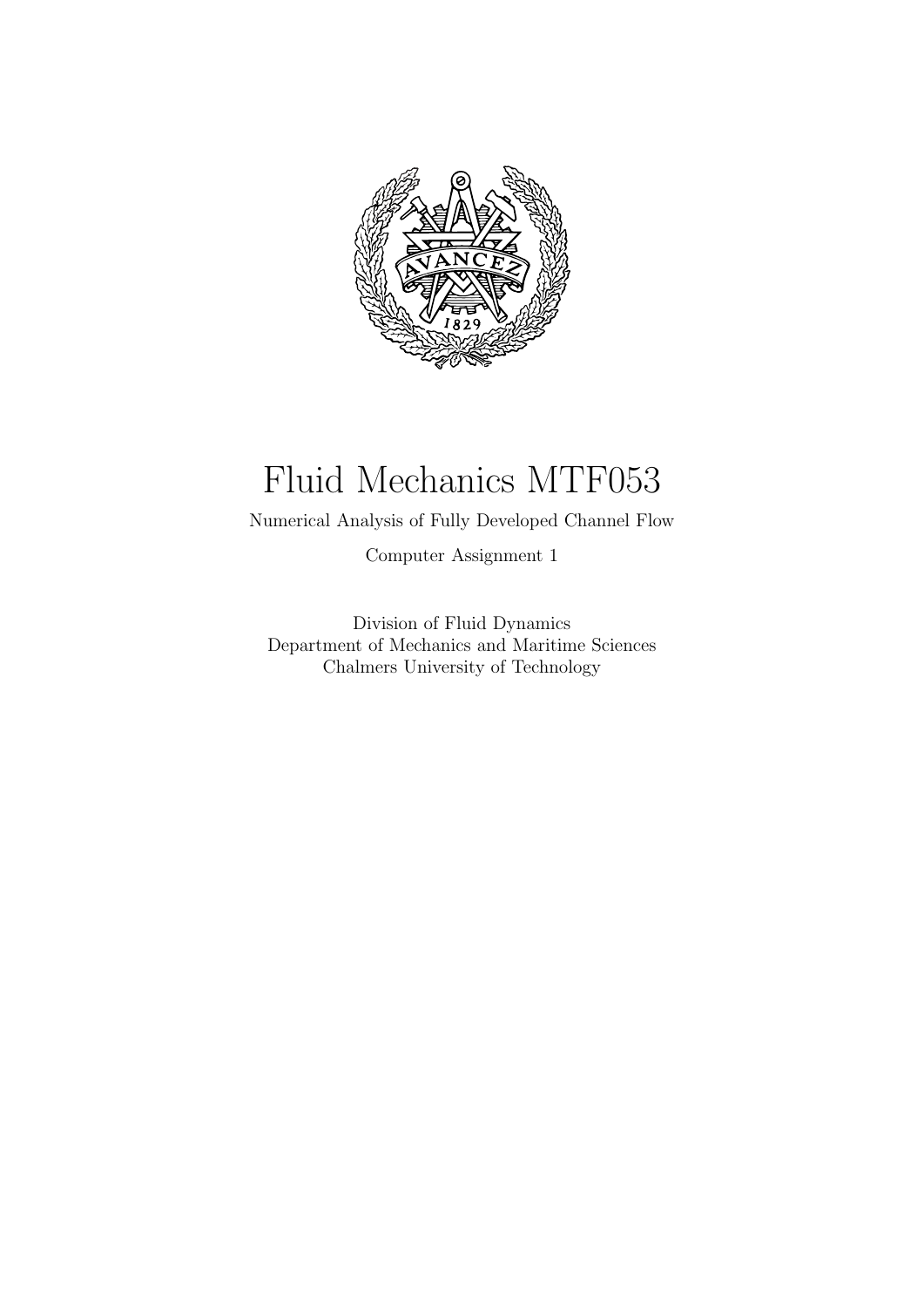## Contents

| 1 Instructions                           | 3   |
|------------------------------------------|-----|
|                                          | -3  |
|                                          | - 3 |
| 2 Introduction                           | 4   |
| 3 Case $I -$ Laminar Flow                | 5   |
| 4 $Case II$ – Turbulent Flow             | 11  |
| <b>References</b>                        | 17  |
| A Laminar Boundary-Layer Solver          | 18  |
| <b>B</b> Turbulent Boundary-Layer Solver | 20  |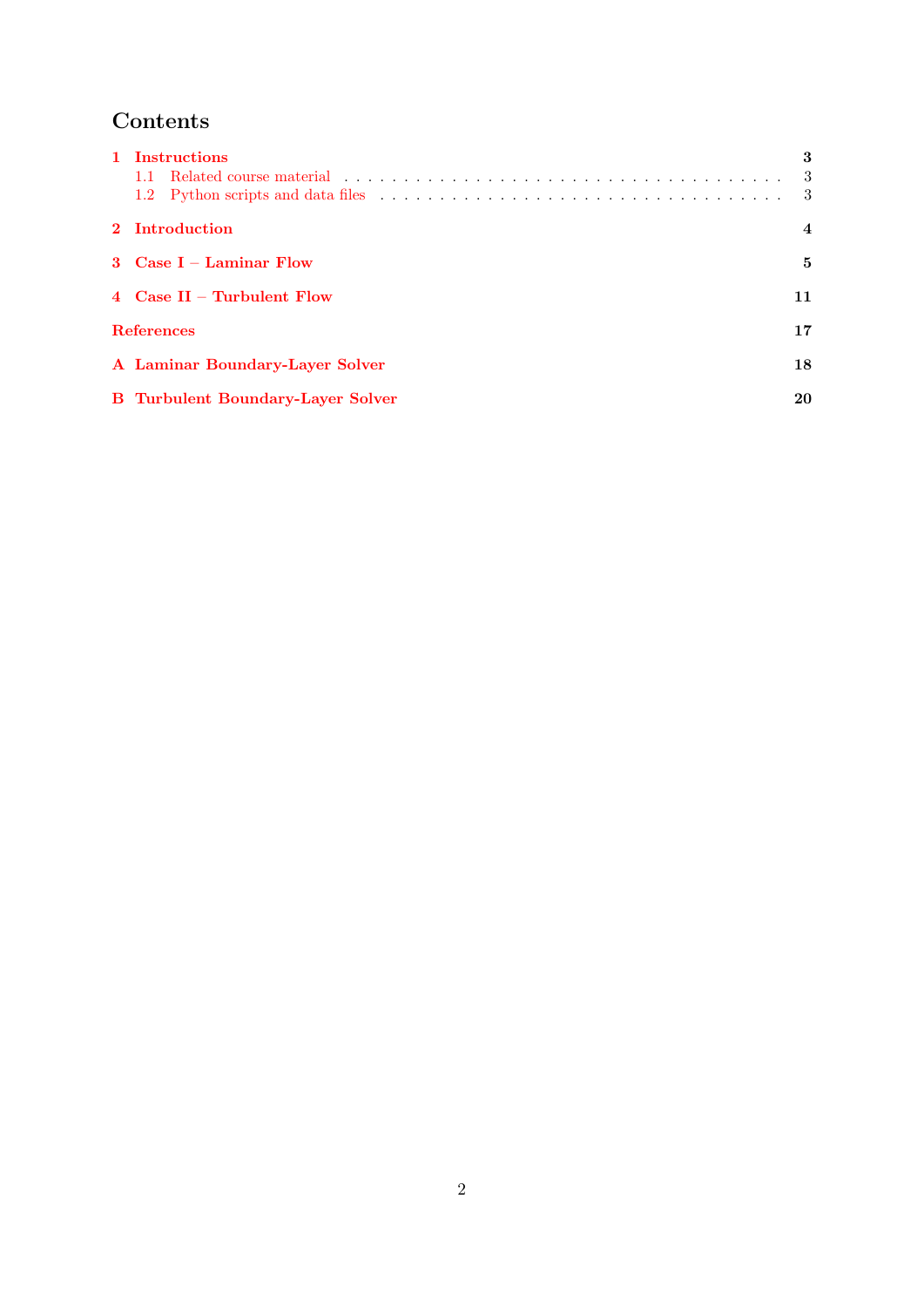## <span id="page-2-0"></span>1 Instructions

The design task should be done by a group of max four students. All sub-tasks must be solved and presented orally to the responsible assistant at an assessment meeting (you will be contacted by the responsible assistant to set a time and date for the meeting). Plots and figures that show that the group has completed the tasks should be brought to the assessment meeting (one printout per group is enough)

## <span id="page-2-1"></span>1.1 Related course material

You can find information in the course book F. M. White Fluid Mechanics  $8^{th}$  ed. [\(White,](#page-16-1) [2016\)](#page-16-1) and in the following documents:

- 1. MTF053 [C04.pdf](https://courses.onlineflowcalculator.com/fluidmech/notes/MTF053_C04.pdf) (lecture notes chapter 4)
- 2. MTF053 [C06.pdf](https://courses.onlineflowcalculator.com/fluidmech/notes/MTF053_C06.pdf) (lecture notes chapter 6)
- 3. MTF053 [Equation-for-Boundary-Layer-Flows.pdf](https://courses.onlineflowcalculator.com/fluidmech/docs/MTF053_Equations-for-Boundary-Layer-Flows.pdf)
- 4. MTF053 [Turbulence.pdf](https://courses.onlineflowcalculator.com/fluidmech/docs/MTF053_Turbulence.pdf)
- 5. MTF053 [Formulas-Tables-and-Graphs.pdf](https://courses.onlineflowcalculator.com/fluidmech/docs/MTF053_Formulas-Tables-and-Graphs.pdf)

## <span id="page-2-2"></span>1.2 Python scripts and data files

Download the following files:

- 1. [LaminarBL.py](https://fluidmech.onlineflowcalculator.com/Assignments/CA1/Downloads/LaminarBL.py)
- 2. [TurbulentBL.py](https://fluidmech.onlineflowcalculator.com/Assignments/CA1/Downloads/TurbulentBL.py)
- 3. MTF053 CA2 [TurbulentBL.txt](https://fluidmech.onlineflowcalculator.com/Assignments/CA1/Downloads/MTF053_CA1_TurbulentBL.txt)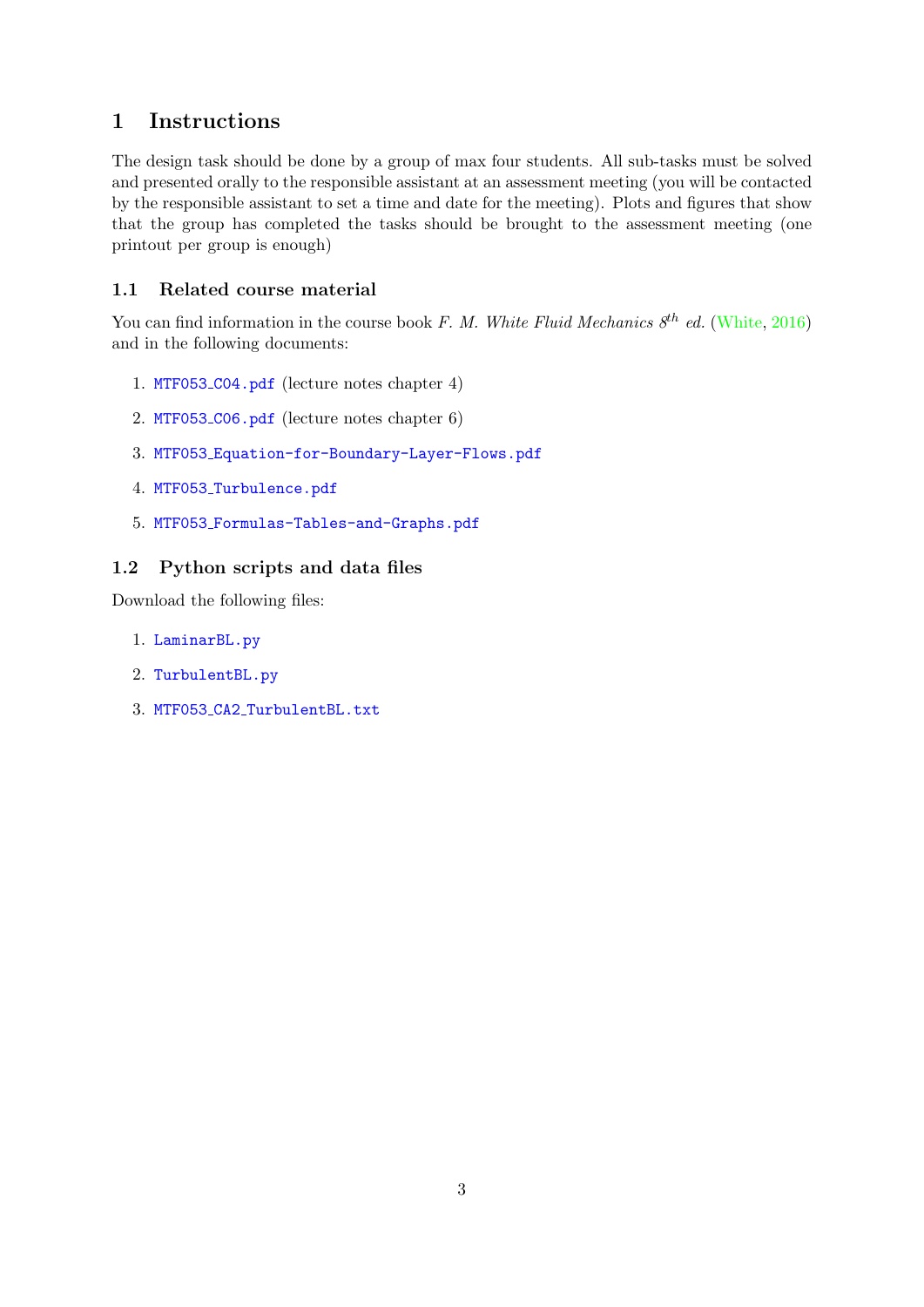## <span id="page-3-0"></span>2 Introduction

<span id="page-3-1"></span>In this exercise, you will study a fully developed channel flow (flow between two parallel plates) numerically. You will start with a laminar flow case as that problem can be solved analytically and thus it is possible to make a comparison and get a feeling for the accuracy of the numerical method.



Figure 2.1: Channel flow definition

Fig. [2.1](#page-3-1) above defines the geometry. A fluid flows through the channel from left to right and we want to find the velocity field. Gravity is aligned with the negative y-direction. Since the flow will be fully symmetric, it is sufficient to simulate half the channel. The boundary conditions that should be applied are therefore a solid wall and a symmetry boundary condition.

| Geometry                                |                                                                |  |  |
|-----------------------------------------|----------------------------------------------------------------|--|--|
| channel height $h = 6.0$ cm             |                                                                |  |  |
| Boundary Conditions                     |                                                                |  |  |
| solid wall (no slip) $u = 0$ at $y = 0$ |                                                                |  |  |
| symmetry                                | $\frac{\partial u}{\partial y} = 0$ at $y = h/2$               |  |  |
| Flow Properties                         |                                                                |  |  |
| fluid                                   | air $\Phi$ atmospheric pressure and $20^{\circ}C$              |  |  |
| Case $I -$ laminar flow                 |                                                                |  |  |
|                                         | pressure gradient $\partial p/\partial x = -0.01 \text{ Pa/m}$ |  |  |
| Case $II$ – turbulent flow              |                                                                |  |  |
|                                         | pressure gradient $\partial p/\partial x = -8.0 \text{ Pa/m}$  |  |  |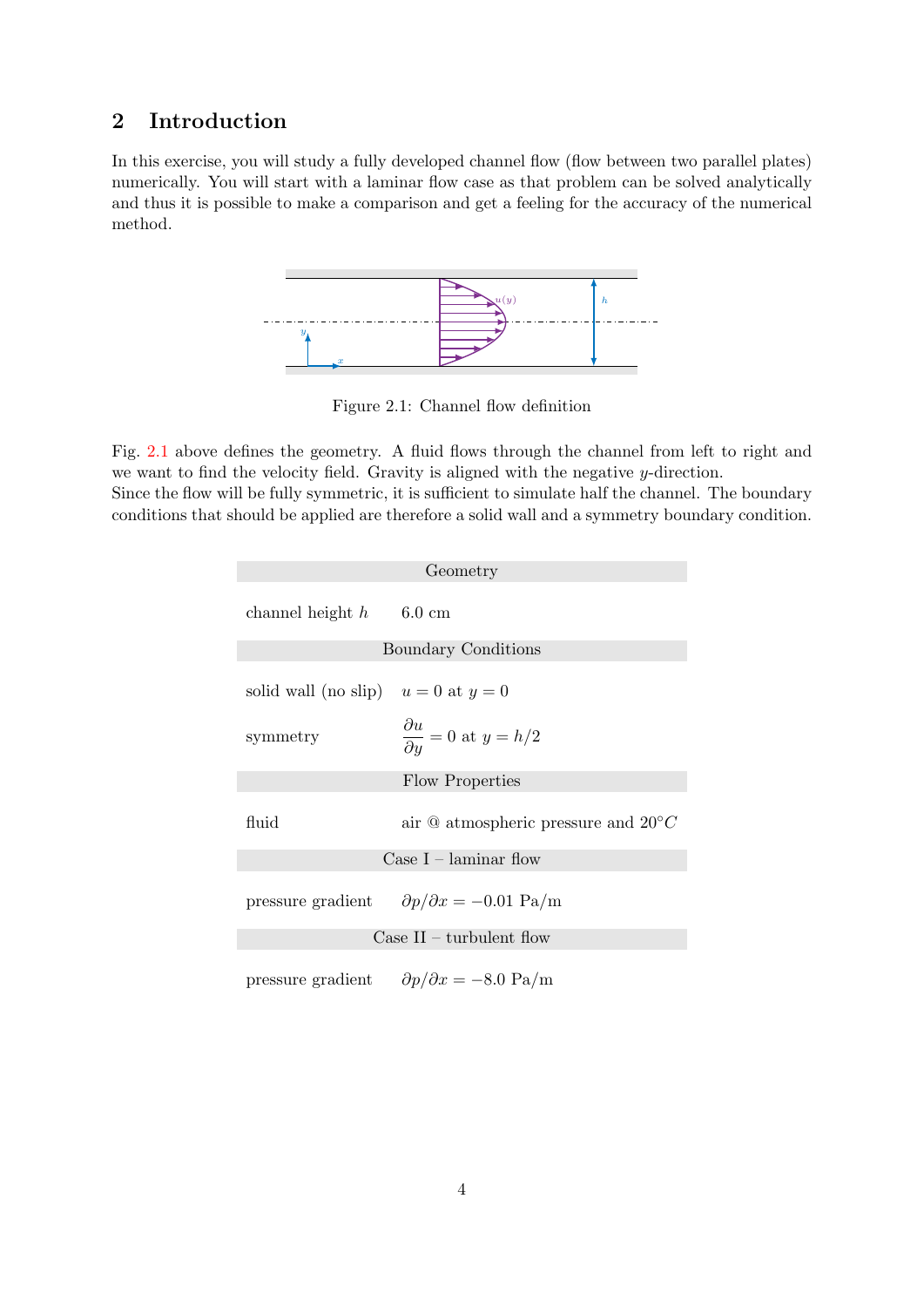## <span id="page-4-0"></span>3 Case I – Laminar Flow

<span id="page-4-3"></span>Starting from the Navier-Stokes equations in two dimensions and assuming laminar flow, one can show that the differential equations describing the flow reduces to

$$
\frac{\partial}{\partial y} \left( \mu \frac{\partial u}{\partial y} \right) = \frac{\partial p}{\partial x} \tag{3.1}
$$

<span id="page-4-1"></span>The Navier-Stokes equations in two dimensions are given by the continuity equation and the  $x$ and y components of the momentum equation

$$
\frac{\partial u}{\partial x} + \frac{\partial v}{\partial y} = 0\tag{3.2}
$$

$$
\rho \left( u \frac{\partial u}{\partial x} + v \frac{\partial u}{\partial y} \right) = -\frac{\partial p}{\partial x} + \rho g_x + \frac{\partial}{\partial x} \left( \mu \frac{\partial u}{\partial x} \right) + \frac{\partial}{\partial y} \left( \mu \frac{\partial u}{\partial y} \right) \tag{3.3}
$$

$$
\rho \left( u \frac{\partial v}{\partial x} + v \frac{\partial v}{\partial y} \right) = -\frac{\partial p}{\partial y} + \rho g_y + \frac{\partial}{\partial x} \left( \mu \frac{\partial v}{\partial x} \right) + \frac{\partial}{\partial y} \left( \mu \frac{\partial v}{\partial y} \right)
$$
(3.4)

## <span id="page-4-2"></span>Task 1.1:

Show that the Navier-Stokes equations Eqns.  $3.2 - 3.4$  $3.2 - 3.4$  $3.2 - 3.4$  reduces to Eqn. [3.1](#page-4-3) for fully developed laminar channel flow in two dimensions. Examining Eqn. [3.1,](#page-4-3) it is obvious that for our specified application, it is possible to reduce the number of terms in Eqns. [3.2](#page-4-1) – [3.4](#page-4-2) significantly, which means that you will remove terms in the equations as part of the derivations. Please note, however, that all such modifications of the equations must be justified.

Hint: the lecture notes for chapter 4 (MTF053\_CO4.pdf) may be of use here.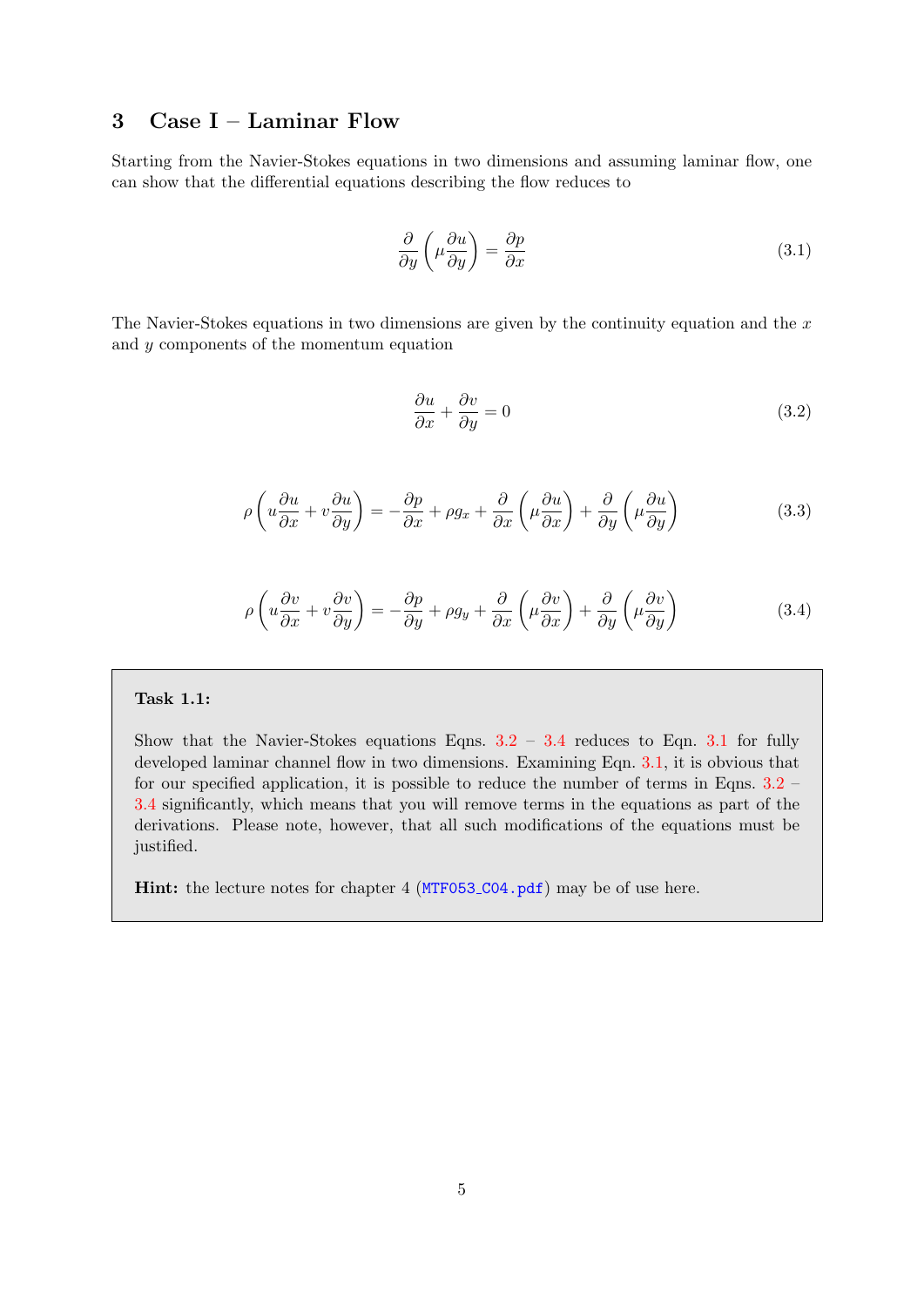#### Task 1.2:

- a) Solve Eqn. [3.1](#page-4-3) analytically for the above-listed boundary conditions and flow properties
- b) Calculate the Reynolds number

Remember that we are investigating the flow in a two-dimensional channel, i.e., it is not a pipe flow. The correct hydraulic diameter for such a non-circular pipe flow can be found in MTF053 [Formulas-Tables-and-Graphs.pdf](https://courses.onlineflowcalculator.com/fluidmech/docs/MTF053_Formulas-Tables-and-Graphs.pdf). Also, the Reynolds number should be calculated using the average velocity, which can be obtained by integrating over the channel

$$
V = \frac{1}{h} \int_0^h u(y) dy
$$

With the analytical solution in place, it's now time to attack the problem numerically. The numerical solution will then be compared to the analytical solution. In the numerical approach, the flow velocity will be approximated in a discrete number of points. This is accomplished by dividing the domain (in our case a line from  $y = 0$  to  $y = 3.0$  cm) in a number, let's say N, cells. In each of the N cells there is a node that may or may not be located in the cell center. In our rather simple case, we will divide the domain into  $N$  cells of equal size – an equidistant mesh – and the nodes will be placed in the cell centers. The result looks like in Fig. [3.1](#page-5-0) below. The next step is to set up a system of algebraic equations with one equation per node, i.e.,  $N$ equations and N unknowns.

<span id="page-5-0"></span>

Figure 3.1: Computational domain

There are in principle three available methods to discretize an equation like Eqn. [3.1,](#page-4-3) namely the Finite-Element Method (FEM), Finite Difference, and the Finite Volume Method (FVM). In the Finite-Element Method (FEM), the velocity  $u$  is approximated by linear combination of base functions each of which is zero everywhere except for in one cell. Using FEM, you will have the possibility to have control over the numerical accuracy. The drawback with the method is that the implementation becomes rather complex. FEM is often used in solid mechanics where the governing equations are less difficult to handle than in fluid mechanics. There are however several examples of solvers for fluid flows based on FEM.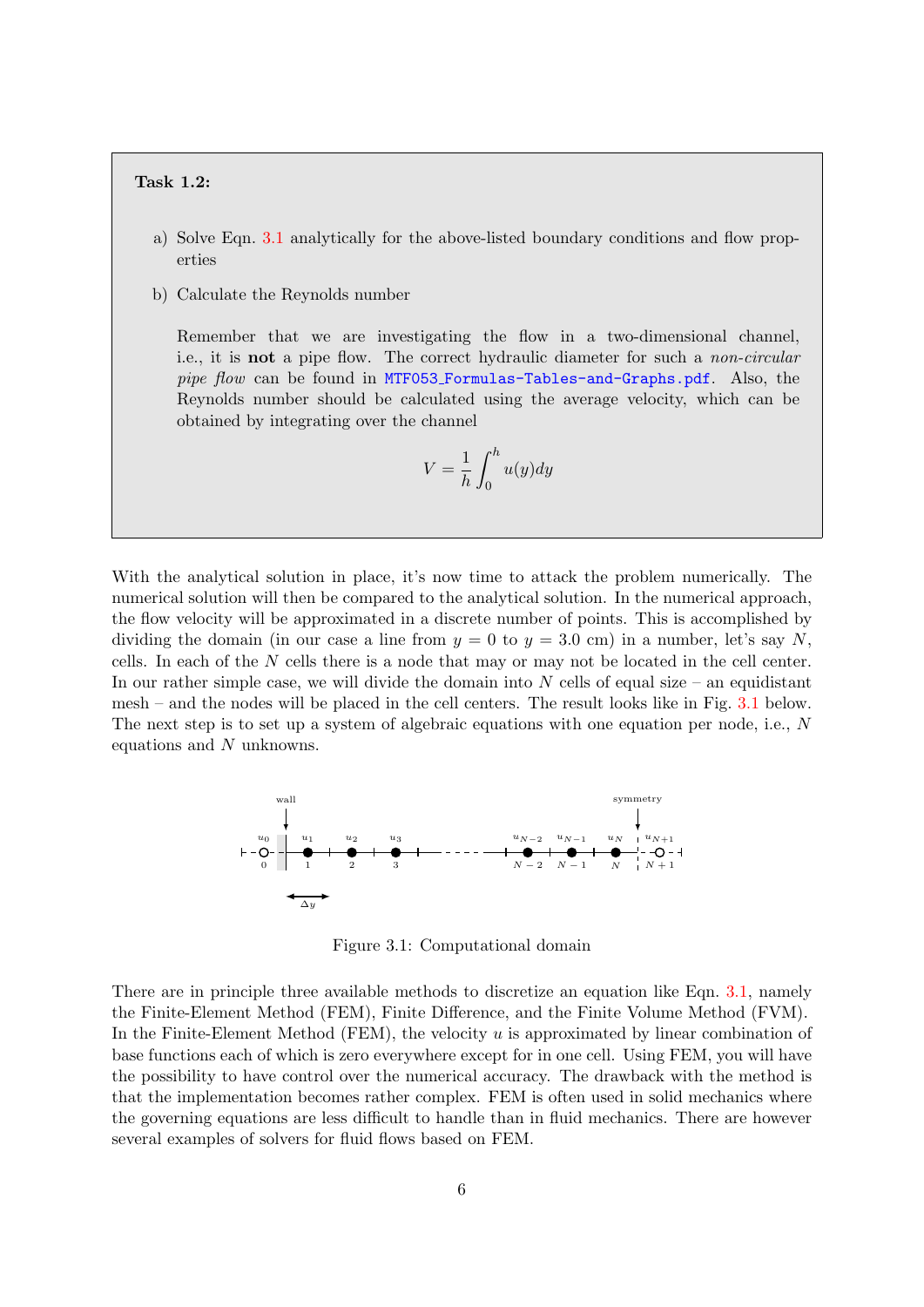A simple, and often useful way to solve simple numerical problems is to expand all derivatives completely and approximate them using Taylor expansions. Expanding the derivatives in Eqn[.3.1,](#page-4-3) we get

$$
\frac{\partial}{\partial y}\left(\mu \frac{\partial u}{\partial y}\right) = \frac{\partial p}{\partial x} \Rightarrow \mu \frac{\partial^2 u}{\partial y^2} + \frac{\partial \mu}{\partial y} \frac{\partial u}{\partial y} = \frac{\partial p}{\partial x}
$$

Now, replacing the derivatives with Taylor expansions we get the following equation for cell number i in our mesh

$$
\mu \frac{u_{i+1} - 2u_i + u_{i-1}}{\Delta y^2} + \frac{\mu_{i+1} - \mu_{i-1}}{2\Delta y} \frac{u_{i+1} - u_{i-1}}{2\Delta y} = \frac{\partial p}{\partial x}
$$

The viscosity is constant which means that the second term on the left-hand side of the equation would be zero, but it's kept in the equation to show how to approximate a first-order derivative. This discretization method is often referred to as finite difference. Finite difference is useful for simple applications. It is often used for the discretization of temporal derivatives. It is however difficult to use for curvilinear problems, i.e., anything that is not rectangular. Moreover, numerical errors introduced in the discretization may result in mass or momentum sources, which leads to a solution that does not fulfill the continuity equation and that is of course problematic. In the Finite-Volume Method (FVM), the equations are integrated over each of the cells. By integrating a governing equation over each of the cells, we get an equation for each cell. Integrating Eqn.  $3.1$  over cell number i, we get

$$
\left(\mu \frac{\partial u}{\partial y}\right)_{i+\frac{1}{2}} - \left(\mu \frac{\partial u}{\partial y}\right)_{i-\frac{1}{2}} = \frac{\partial p}{\partial x} \Delta y_i
$$
\n(3.5)

<span id="page-6-0"></span>In order to be able to perform the calculations we need estimates of the velocity derivatives at the cell faces. An approximation of the derivative can be obtained using the velocities in the cells closest to the cell face

$$
\left(\mu \frac{\partial u}{\partial y}\right)_{i+\frac{1}{2}} = \mu \frac{u_{i+1} - u_i}{y_{i+1} - y_i} = \{y_{i+1} - y_i = \Delta y\} = \mu \frac{u_{i+1} - u_i}{\Delta y}
$$

$$
\left(\mu \frac{\partial u}{\partial y}\right)_{i-\frac{1}{2}} = \mu \frac{u_i - u_{i-1}}{y_i - y_{i-1}} = \{y_i - y_{i-1} = \Delta y\} = \mu \frac{u_i - u_{i-1}}{\Delta y}
$$

Inserted in Eqn. [3.5](#page-6-0) and assuming equidistant mesh, we get for cell i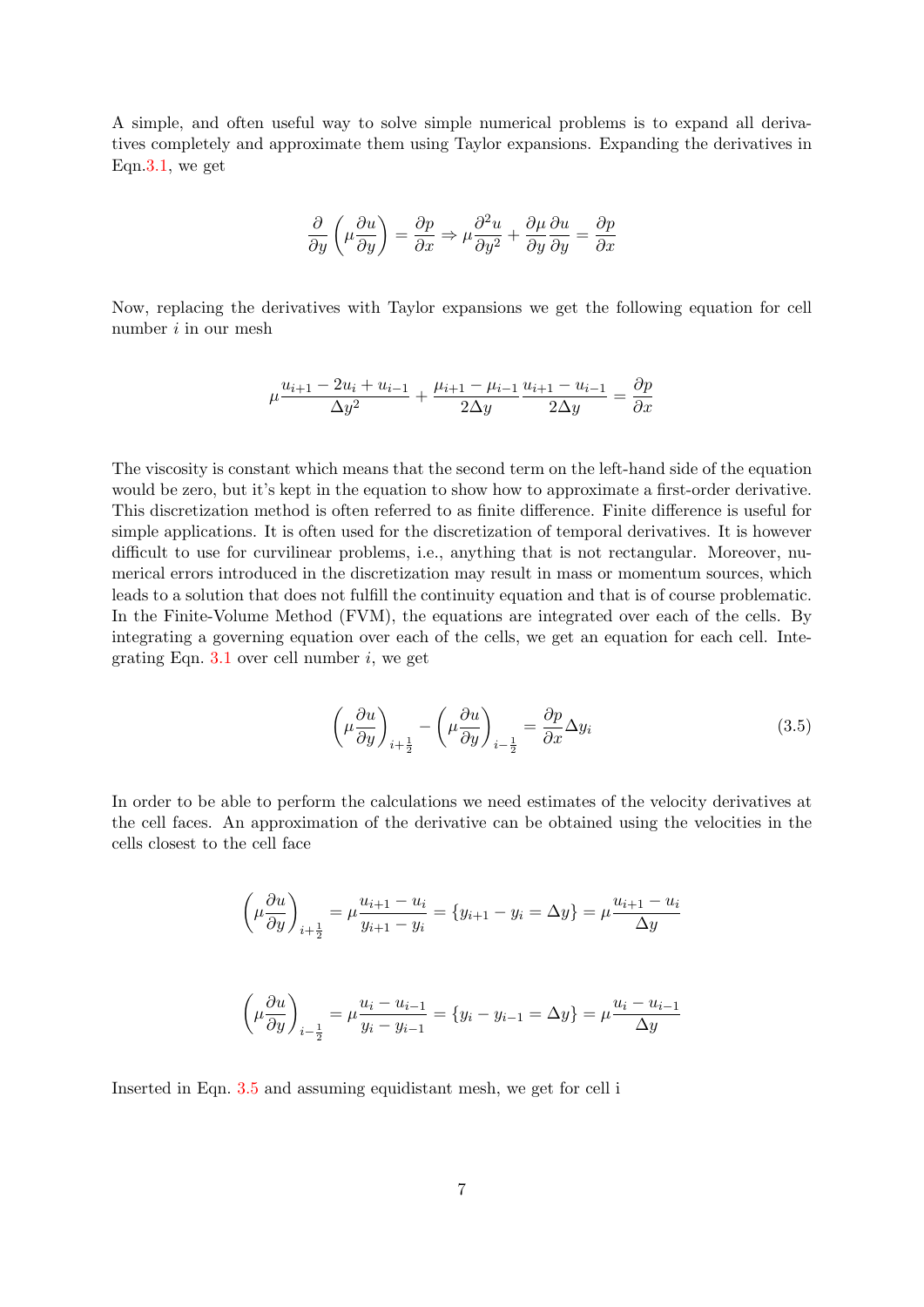$$
\mu \frac{u_{i+1} - u_i}{\Delta y} - \mu \frac{u_i - u_{i-1}}{\Delta y} = \frac{\partial p}{\partial x} \Delta y
$$

<span id="page-7-0"></span>which gives

$$
u_{i+1} - 2u_i + u_{i-1} = \frac{\partial p}{\partial x} \frac{\Delta y^2}{\mu}
$$
\n(3.6)

As can be seen, we get the same results as we would get using the finite difference technique for this specific problem.

The expression given by Eqn.  $3.6$  is for a generic cell i and if applied to all cells we will get a system of N equations. The remaining problem now is to implement the boundary conditions. If we examine the equation for cell 1 (the cell closest to the wall) we get

$$
u_2 - 2u_1 + u_0 = \frac{\partial p}{\partial x} \frac{\Delta y^2}{\mu}
$$

We don't have a value for  $u_0$  (see Fig. [3.1\)](#page-5-0) appearing in this equation but using a ghost value technique, we can calculate a value for  $u_0$  using the boundary condition. The wall boundary condition is a no-slip condition, i.e., the velocity should be zero at the cell face that coincides with the wall. Setting the velocity  $u_0$  equal to  $u_0 = -u_1$ , we will assure that the wall velocity will be zero.

$$
u(y = 0) = \frac{1}{2}(u_1 + u_0) = 0. \Rightarrow u_0 = -u_1
$$

Now, let's have a look at the equation for cell N

$$
u_{N+1} - 2u_N + u_{N-1} = \frac{\partial p}{\partial x} \frac{\Delta y^2}{\mu}
$$

In order to evaluate the equation for cell N we need the velocity in cell  $N + 1$ , which again is outside of our computational domain (see Fig. [3.1\)](#page-5-0). We will use a ghost cell technique to implement the boundary condition here as well. The appropriate boundary condition is that the velocity derivative should be zero at the cell face that coincides with the centerline of the channel. Setting  $u_{N+1}$  equal to  $u_N$ , we will fulfill the boundary condition.

$$
\left. \frac{\partial u}{\partial y} \right|_{y=h/2} = \frac{u_{N+1} - u_N}{\Delta y} = 0. \Rightarrow u_{N+1} = u_N
$$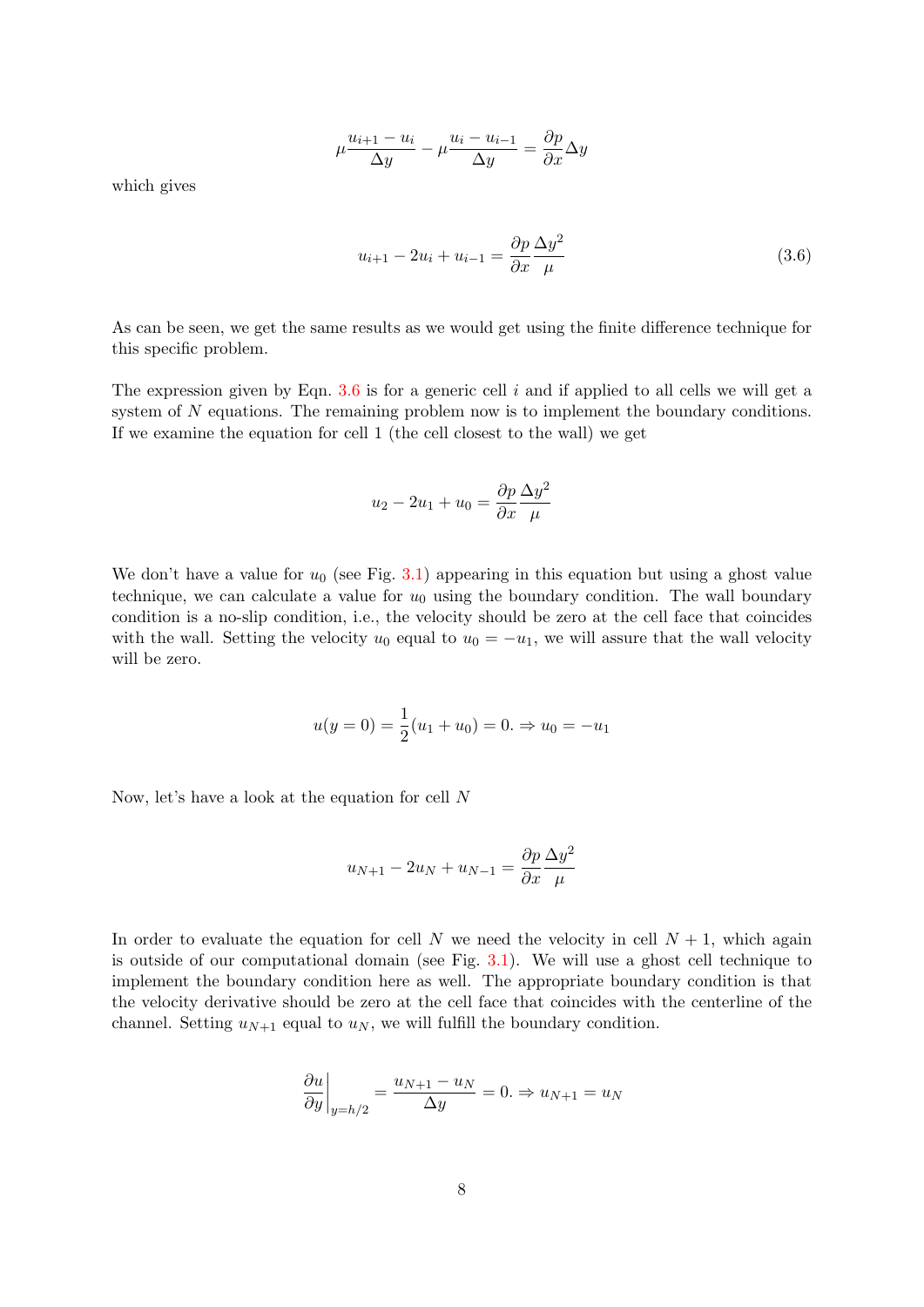#### Task 1.3:

Write the equation system that we get by evaluating Eqn. [3.6](#page-7-0) in all of the  $N$  cells on matrix form, i.e., write Eqn. [3.6](#page-7-0) as  $A\mathbf{u} = \mathbf{b}$ , where **u** is a vector with N elements. What does the matrix A and the vector **b** look like?

To solve this rather simple problem, all we have to do now is to invert the matrix A and then the velocity values are calculated as  $\mathbf{u} = A^{-1}\mathbf{b}$ 

#### Task 1.4:

Write a Python code that solves the equation system for the specified boundary conditions and a given number of cells N. The tricky part is to generate the matrix A. Use the Python functions scipy.sparse.diags, scipy.sparse.linalg.spsolve, and numpy.ones (see the example in [LaminarBL.py](https://fluidmech.onlineflowcalculator.com/Assignments/CA1/Downloads/LaminarBL.py) and/or Appendix  $A$ ).

Note! the sparse library functions are used to reduce the computational time.

<span id="page-8-0"></span>With both the numerical and analytical solution in place, we can estimate the discretization error. Let's define the error as the absolute value of the relative difference between the numerical velocity value and the analytical velocity value in the node closest to the centerline of the channel.

$$
e = \left| \frac{u_{numeric} - u_{analytic}}{u_{analytic}} \right| \tag{3.7}
$$

#### Task 1.5:

- a) Calculate the error  $(e)$  according to Eqn. [3.7](#page-8-0) for 10 different values of N spaning from  $N = 10$  to  $N = 1000$ . The Python function numpy. logspace might be useful here (see example below).
- b) Make a plot that shows the relative error as a function of cell count  $(N)$ . Use the command loglog instead of plot. How does the error decay with increased cell count?

**Note!**  $u_{analytic}$  should be calculated for the y-coordinate corresponding to the cell center of the last cell, not at the center of the duct.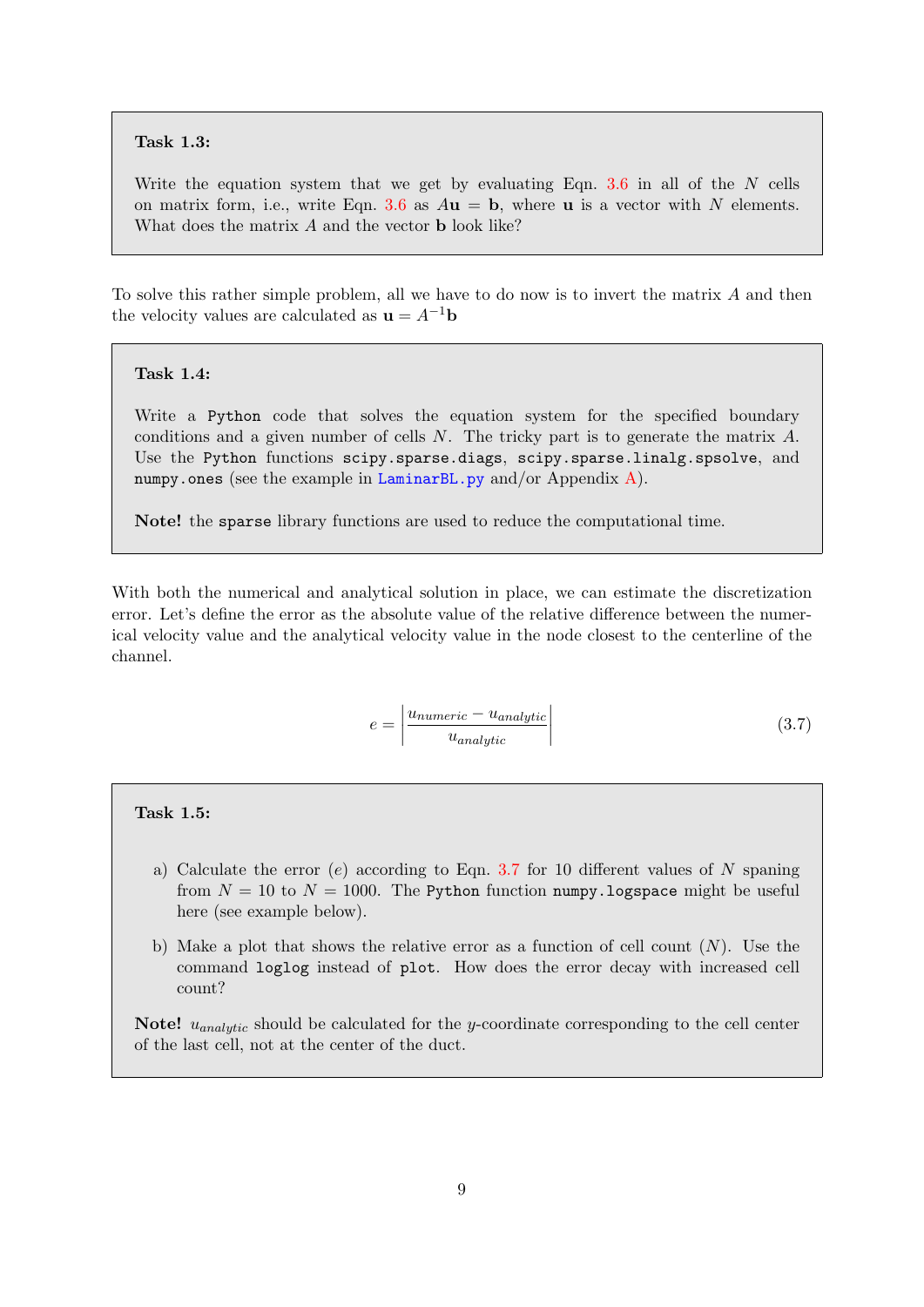```
1 import numpy as np
2 import matplotlib . pyplot as plt
3
4 NN = np . int_ ( np . logspace (1 ,3 ,10) )
5
6 err = []
7
8 for N in NN :
9
10 # solve problem for AU=b for N cells
11 # calculate relative error
12
13 ...
14
15 err.append (relative_error)
16
17 # plot relative error versus cell count
18
19 fig = plt.figure()
20 ax = fig.add\_subplot(111)21 ax . loglog ( NN , err ,'-o', linewidth =2)
22 ax . set_xlabel ('number of cells ', fontsize =14)
23 ax . set_ylabel ('relative error [%] ', fontsize =14)
24 ax . set_title ('Relative error as a function of cell count ', fontsize =14)
25 ax . set_xlim ( NN [0] , NN [ -1])
26 ax . set_ylim ( err [ -1] , err [0])
27 for label in ( ax . get_xticklabels () + ax . get_yticklabels () ) :
28 label . set_fontsize (14)
29 ax.grid (which='both')
```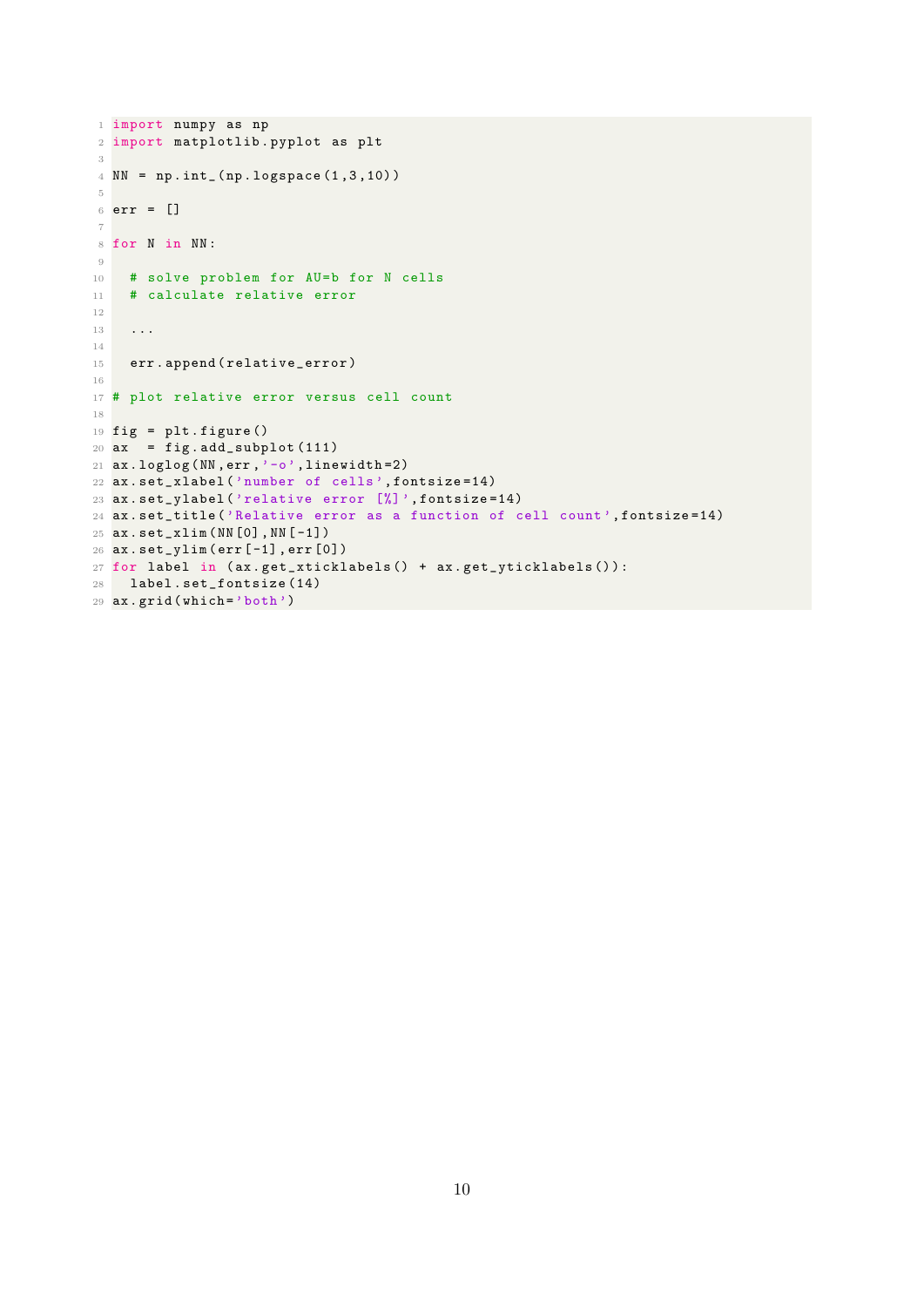## <span id="page-10-0"></span>4 Case II – Turbulent Flow

Now we are ready for the real challenge – we will simulate the same flow but under turbulent conditions. Note that the pressure gradient is increased from 0.01 Pa/m to 8.0 Pa/m, i.e., the pressure gradient driving the flow is increased but geometry, fluid properties, and boundary conditions are the same as in the laminar case.

<span id="page-10-1"></span>Since the flow is now assumed to be turbulent, we will apply the Reynolds averaging technique which is based on a that the flow variables are written as the sum of a temporal average and a fluctuating part

$$
u = \overline{u} + u', \ v = \overline{v} + v', \ p = \overline{p} + p'
$$
\n
$$
(4.1)
$$

where the overlined quantities are the time averages and the primed quantities are unsteady fluctuations. The time averages of the fluctuating quantities are zero.

#### Task 2.1:

Replace u, v, and p in the Navier-Stokes equations (Eqns.  $3.2\n-3.4$  $3.2\n-3.4$ ) with the expressions given in Eqn. [4.1](#page-10-1) and time average the equations to get the Reynolds-Averaged Navier-Stokes (RANS) equations. Use the fact that the time average of a fluctuation is zero. Then, use the same arguments as in Task 1.1 to show that the equations can be simplified to the following relation for our specific problem

$$
0 = -\frac{\partial \overline{p}}{\partial x} + \frac{\partial}{\partial y} \left( \mu \frac{\partial \overline{u}}{\partial y} - \rho \overline{u'v'} \right)
$$
(4.2)

Hint: make use of the derivation available in the lecture notes for Chapter 6  $(MTF053_C06.pdf$  $(MTF053_C06.pdf$ .

The terms  $-\rho \overline{u'v'}$ ,  $-\rho \overline{u'^2}$ , and  $-\rho \overline{v'^2}$  appearing in the RANS equations are called Reynolds stresses since they appear as stresses in the averaged equations. The Reynolds stresses are unknowns in the RANS equations. The introduction of new unknowns is a direct consequence of the averaging of the equations and is often referred to as the closure problem. New unknowns are introduced but the number of equations remains. Turbulence modeling as a means to close the system of equations is a research field of its own and there are several approaches, more or less complicated. A rather simple approach to model  $-\rho \overline{u'v'}$  that works well for fully developed channel flow is Prandtl's mixing length model. The mixing length model is based on the assumption that the turbulent shear stress behaves as the viscous shear stress and therefore can be expressed as

$$
-\rho \overline{u'v'} = \mu_{turb} \frac{\partial \overline{u}}{\partial y}
$$
\n(4.3)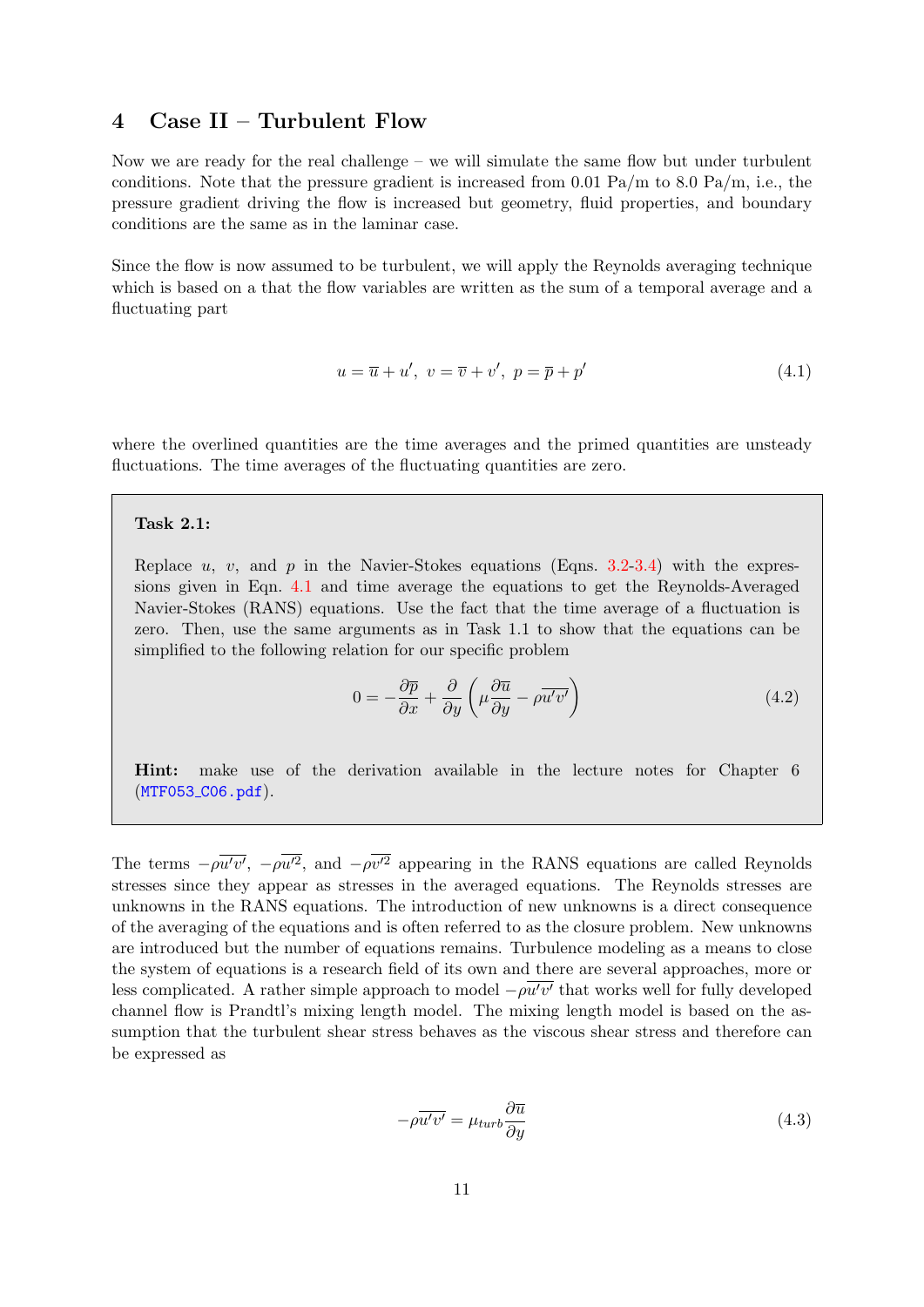where  $\mu_{turb}$  is the eddy viscosity that, in contrast to the fluid viscosity, depends on the flow itself, i.e., it is not a fluid property. According to the mixing length model  $\mu_{turb}$  can be obtained as

$$
\mu_{turb} = \rho l_m^2 \frac{\partial \overline{u}}{\partial y} \tag{4.4}
$$

where  $l_m = \kappa y$ 

 $l_m$  is the mixing length (the property that has given the model its name) and  $\kappa$  is the von Kármán constant ( $\kappa = 0.41$ ). For more details see MTF053\_[Turbulence.pdf](https://courses.onlineflowcalculator.com/fluidmech/docs/MTF053_Turbulence.pdf).

The total viscosity is the sum of the fluid viscosity and the eddy viscosity

$$
\mu_{tot} = \mu + \mu_{turb} \tag{4.5}
$$

Now, replacing  $\mu$  with  $\mu_{tot}$ , u with  $\overline{u}$ , and p with  $\overline{p}$  in Eqn. [3.1,](#page-4-3) the equation can be used for turbulent flow.

$$
\frac{\partial}{\partial y} \left( \mu_{tot} \frac{\partial \overline{u}}{\partial y} \right) = \frac{\partial \overline{p}}{\partial x}
$$
\n(4.6)

<span id="page-11-0"></span>or

$$
\frac{\partial}{\partial y} \left( \left( \mu + \rho \kappa^2 y^2 \frac{\partial \overline{u}}{\partial y} \right) \frac{\partial \overline{u}}{\partial y} \right) = \frac{\partial \overline{p}}{\partial x} \tag{4.7}
$$

So far so good. One problem remains to be solved though. The wall boundary condition needs to be modified. The viscous sublayer is extremely thin and resolving that using an equidistant mesh leads to a need for very small cells and thus the computational cost increases significantly. Moreover, the mixing length model doesn't work very well in the viscous sublayer. Instead, we will assume that the center of the cell closest to the wall is located within the log-layer, and thus the log law can be used. The ghost cell value to the left of the first cell (see Fig. [3.1\)](#page-5-0) is calculated using the log law

$$
\overline{u}_0 = \frac{u^*}{\kappa} \ln \left( \frac{y_0 u^*}{\nu} \right) + B u^* \tag{4.8}
$$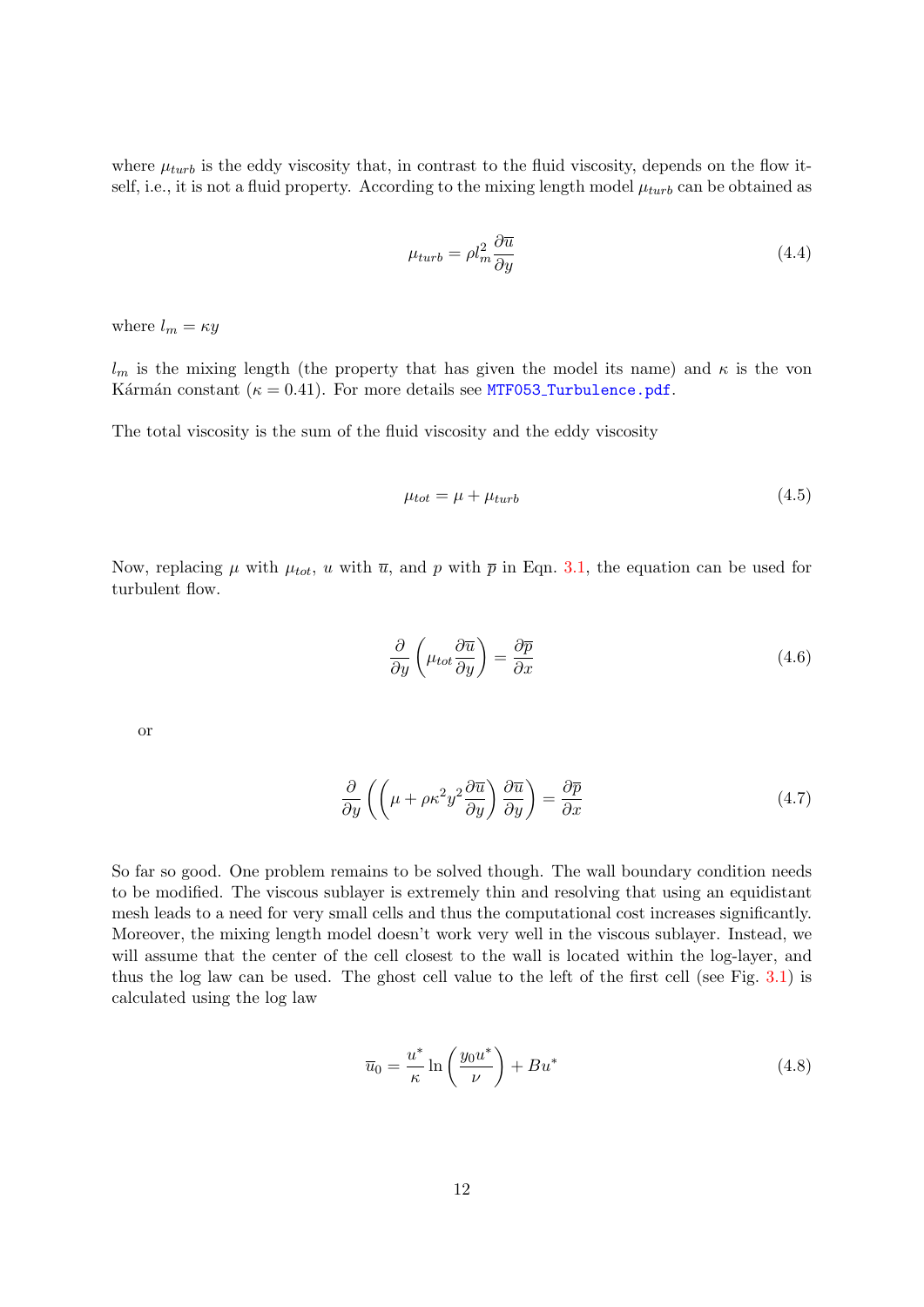<span id="page-12-0"></span>where  $B = 5.0$  and  $y_0$  is selected such that  $y_0^+ = (y_0 u^*)/\nu = 30$  and thus we will ensure that the first cell is within the log region.



Figure 4.1: Forces on a control volume with length  $\Delta x$  (the channel height is h and the width into the paper is  $b$ ).

Note that  $u^*$  by definition is related to the pressure gradient. Figure [4.1](#page-12-0) shows a schematic representation of the forces on a small control volume with length  $\Delta x$ . A force balance in the flow direction gives

$$
(p_1 - p_2)bh - 2\tau_w b\Delta x = 0 \Rightarrow \tau_w = \frac{(p_1 - p_2)h}{2\Delta x} = \{p_1 - p_2 = -\Delta p\} = -\frac{\Delta p}{\Delta x} \frac{h}{2}
$$

 $u^*$  is defined as  $\tau_w = \rho u^{*2}$  and thus

$$
\rho u^{*2} = -\frac{\Delta p}{\Delta x} \frac{h}{2}
$$

Now, let the length of the control volume go to zero

$$
u^* = \sqrt{\left(-\frac{\partial p}{\partial x}\right)\frac{h}{2\rho}}
$$
\n(4.9)

As for the laminar flow case we will use finite volume discretization (FVM) and the equations for each of the cells are obtained by integrating Eqn. [4.7](#page-11-0) over the cells and inserting approximations of the velocity derivatives at the cell faces.

Integration of Eqn.  $4.7$  over cell i gives

$$
\left( \left( \mu + \rho \kappa^2 y^2 \frac{\partial \overline{u}}{\partial y} \right) \frac{\partial \overline{u}}{\partial y} \right)_{i + \frac{1}{2}} - \left( \left( \mu + \rho \kappa^2 y^2 \frac{\partial \overline{u}}{\partial y} \right) \frac{\partial \overline{u}}{\partial y} \right)_{i - \frac{1}{2}} = \frac{\partial \overline{p}}{\partial x} \Delta y_i
$$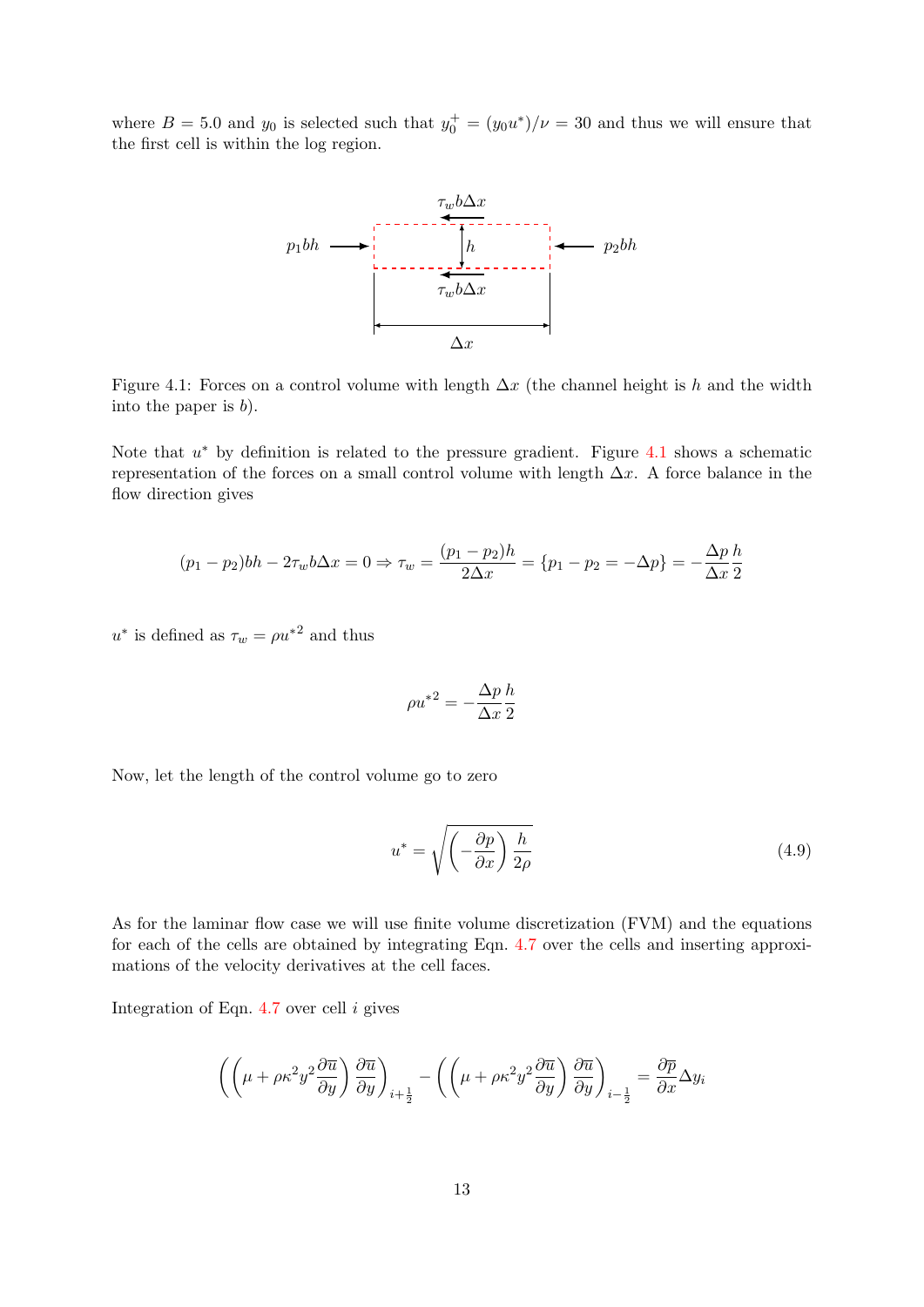Now, we need to insert cell face coordinates and approximations of the velocity gradients at the cell faces. In the following it is assumed that the mesh is equidistant and thus  $\Delta y_i = \Delta y$ 

$$
\left( \left( \mu + \rho \kappa^2 \left( \frac{y_{i+1} + y_i}{2} \right)^2 \frac{\overline{u}_{i+1} - \overline{u}_i}{\Delta y} \right) \frac{\overline{u}_{i+1} - \overline{u}_i}{\Delta y} \right) - \left( \left( \mu + \rho \kappa^2 \left( \frac{y_i + y_{i-1}}{2} \right)^2 \frac{\overline{u}_i - \overline{u}_{i-1}}{\Delta y} \right) \frac{\overline{u}_i - \overline{u}_{i-1}}{\Delta y} \right) = \frac{\partial \overline{p}}{\partial x} \Delta y
$$

<span id="page-13-0"></span>Collecting terms gives

$$
\left(\mu + \rho \kappa^2 \left(\frac{y_i + y_{i-1}}{2}\right)^2 \frac{\overline{u}_i - \overline{u}_{i-1}}{\Delta y}\right) \overline{u}_{i-1} - \left(2\mu + \rho \kappa^2 \left(\frac{y_{i+1} + y_i}{2}\right)^2 \frac{\overline{u}_{i+1} - \overline{u}_i}{\Delta y} + \left(\frac{y_i + y_{i-1}}{2}\right)^2 \frac{\overline{u}_i - \overline{u}_{i-1}}{\Delta y}\right)\right) \overline{u}_i + \left(\mu + \rho \kappa^2 \left(\frac{y_{i+1} + y_i}{2}\right)^2 \frac{\overline{u}_{i+1} - \overline{u}_i}{\Delta y}\right) \overline{u}_{i+1} = \frac{\partial \overline{p}}{\partial x} \Delta y^2
$$
\n(4.10)

In Eqn. [4.10](#page-13-0) above,  $i$  takes all values from 1 to  $N$ . As in the laminar case, the system of equations obtained if applying Eqn. [4.10](#page-13-0) to all cells in the computational domain can be expressed in matrix form as  $A\mathbf{u} = \mathbf{b}$ , but now matrix A will depend on **u** and **y**.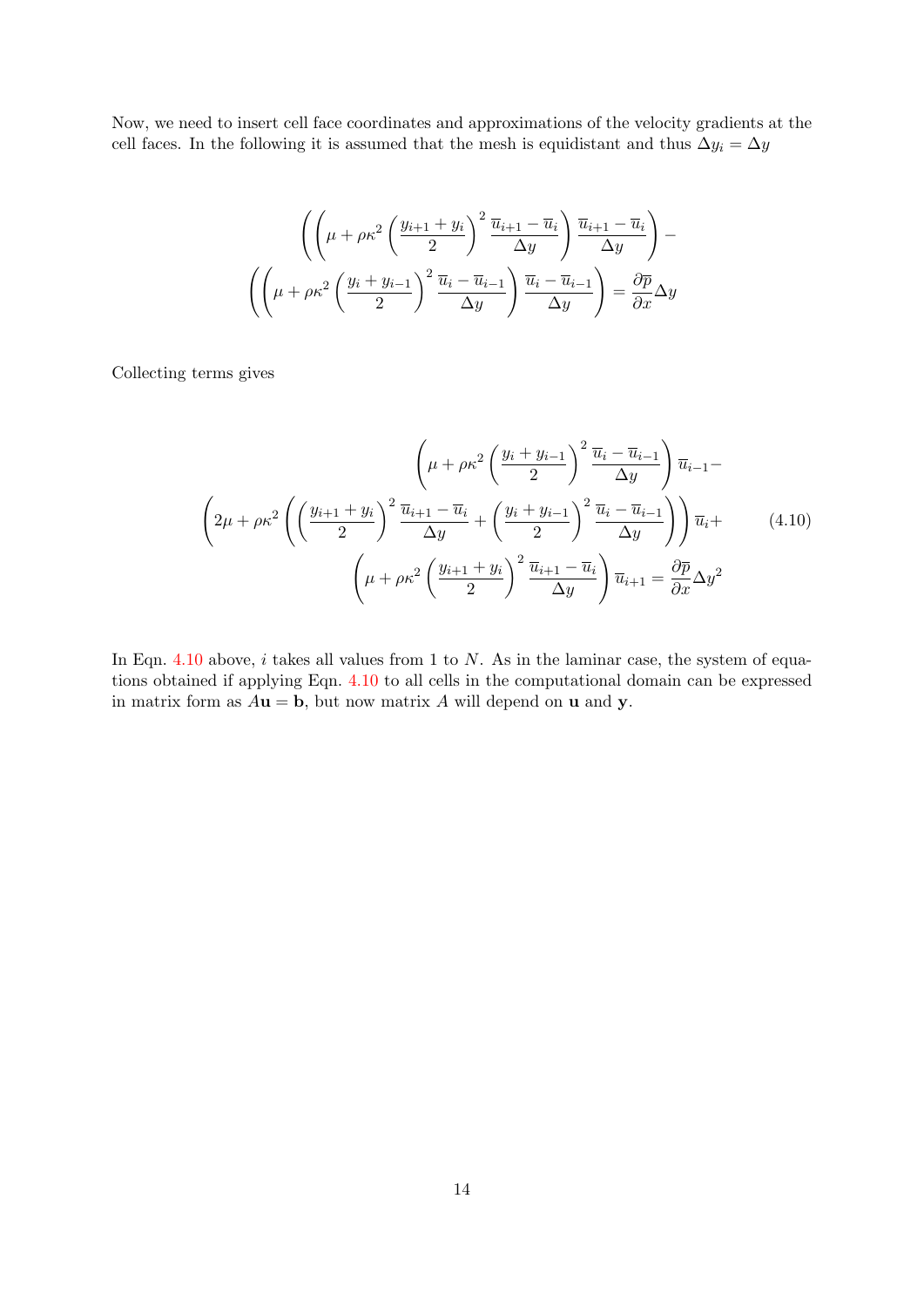A possible approach to solve the numerical problem would be to iterate to find the solution.

- 1. Initialize vector u with a velocity value for each cell (start guess)
- 2. Calculate the coefficients of  $A$  based on  $\bf{u}$  and  $\bf{y}$
- 3. Invert Matrix A
- 4. Calculate **u** as  $\mathbf{u} = A^{-1}\mathbf{b}$

Iterate 2-4 until converged

The provided Python script [turbulentBL.py](https://fluidmech.onlineflowcalculator.com/Assignments/CA1/Downloads/turbulentBL.py) (also available in Appendix  $B$ ) does just that.

#### Task 2.2:

In the provided Python script [turbulentBL.py](https://fluidmech.onlineflowcalculator.com/Assignments/CA1/Downloads/turbulentBL.py) (also available in Appendix [B\)](#page-19-0), set the number of cells to  $N = 1000$ . Run the script for 50, 100, 200, and 300 iterations and monitor the development of the solution – how does the number of iterations affect the velocity profile? Suggest a measure of convergence for the numerical simulation and estimate the number of iterations needed to reach convergence.

### Task 2.3:

 $u^+$  is a non-dimensional velocity and  $y^+$  is a non-dimensional wall-normal coordinate, respectively. These properties are defined as

$$
u^+ = \overline{u}/u^*
$$
 and  $y^+ = yu^*/\nu$ 

Plot  $u^+$  as a function of  $y^+$ . Use semilogx instead of plot

#### Task 2.4:

When converged, the velocity profile has significantly lower velocities than the parabolic profile that was used as a starting guess. What is the reason for that? Suggest an alternative starting guess.

#### Task 2.5:

Calculate the Reynolds number for the turbulent flow.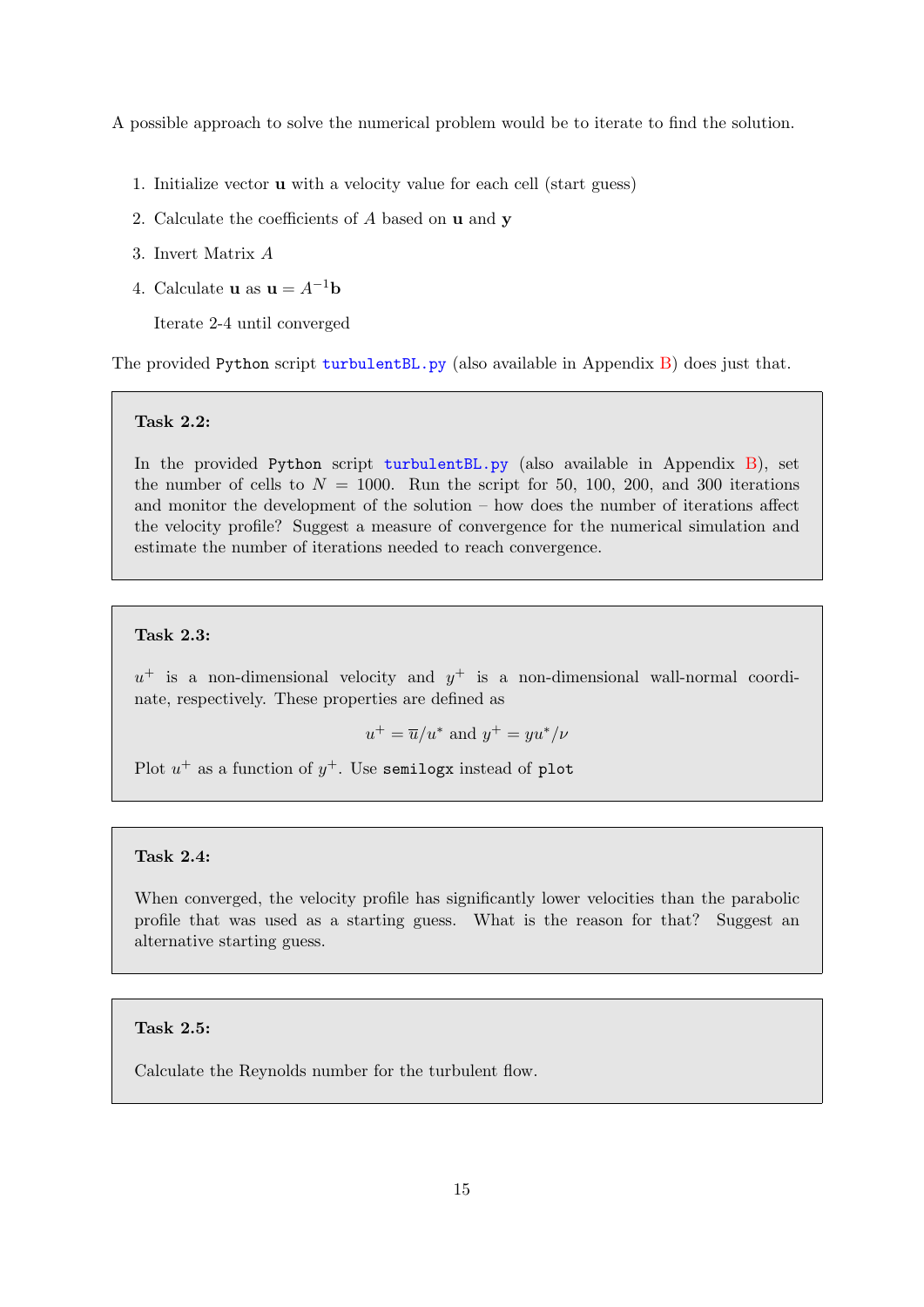## Task 2.6:

In the provided Python script, there is a variable called relax used as follows:

U = relax\*spsolve(A,b)+(1.-relax)\*Uold

where U is a vector containing the velocity values in all cells, A is a coefficient matrix, b is the right-hand side vector, spsolve is a Python function solving linear equation systems (in our case AU=b), and Uold is a vector containing the velocity values from the previous iteration. What does the relax variable do?

## Task 2.7:

The provided data file MTF053 CA2 [TurbulentBL.txt](https://fluidmech.onlineflowcalculator.com/Assignments/CA1/Downloads/MTF053_CA1_TurbulentBL.txt) contains measured velocities obtained for a turbulent flow over a **flat plate** in a wind tunnel. Plot  $u^+$  as a function of  $y^+$  for the simulated turbulent channel flow and for the measured data. Compare the two profiles and comment on any differences and try to draw some conclusions.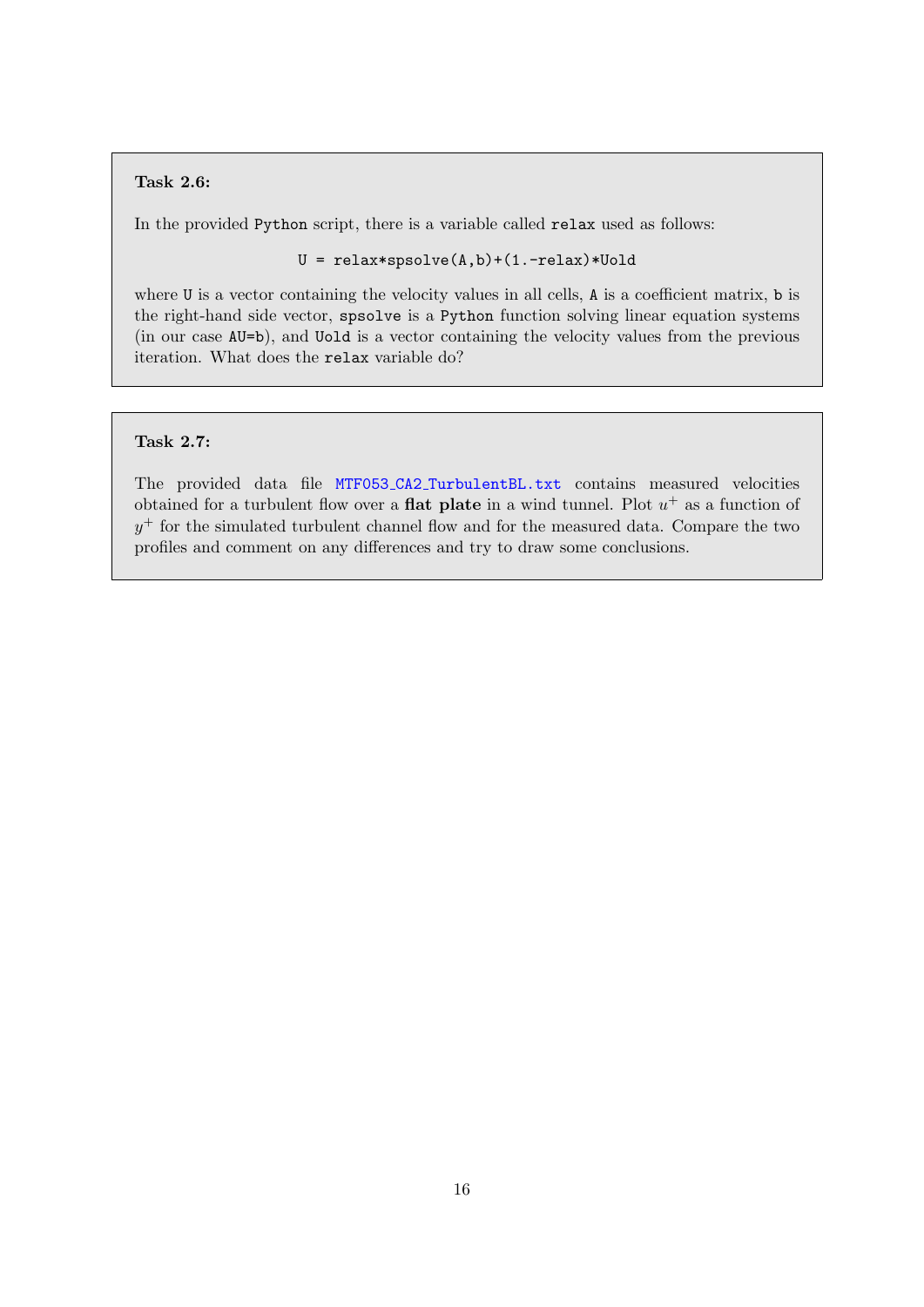# <span id="page-16-0"></span>References

<span id="page-16-1"></span>F. M. White. Fluid Mechanics. McGraw-Hill, New York, 8 edition, 2016.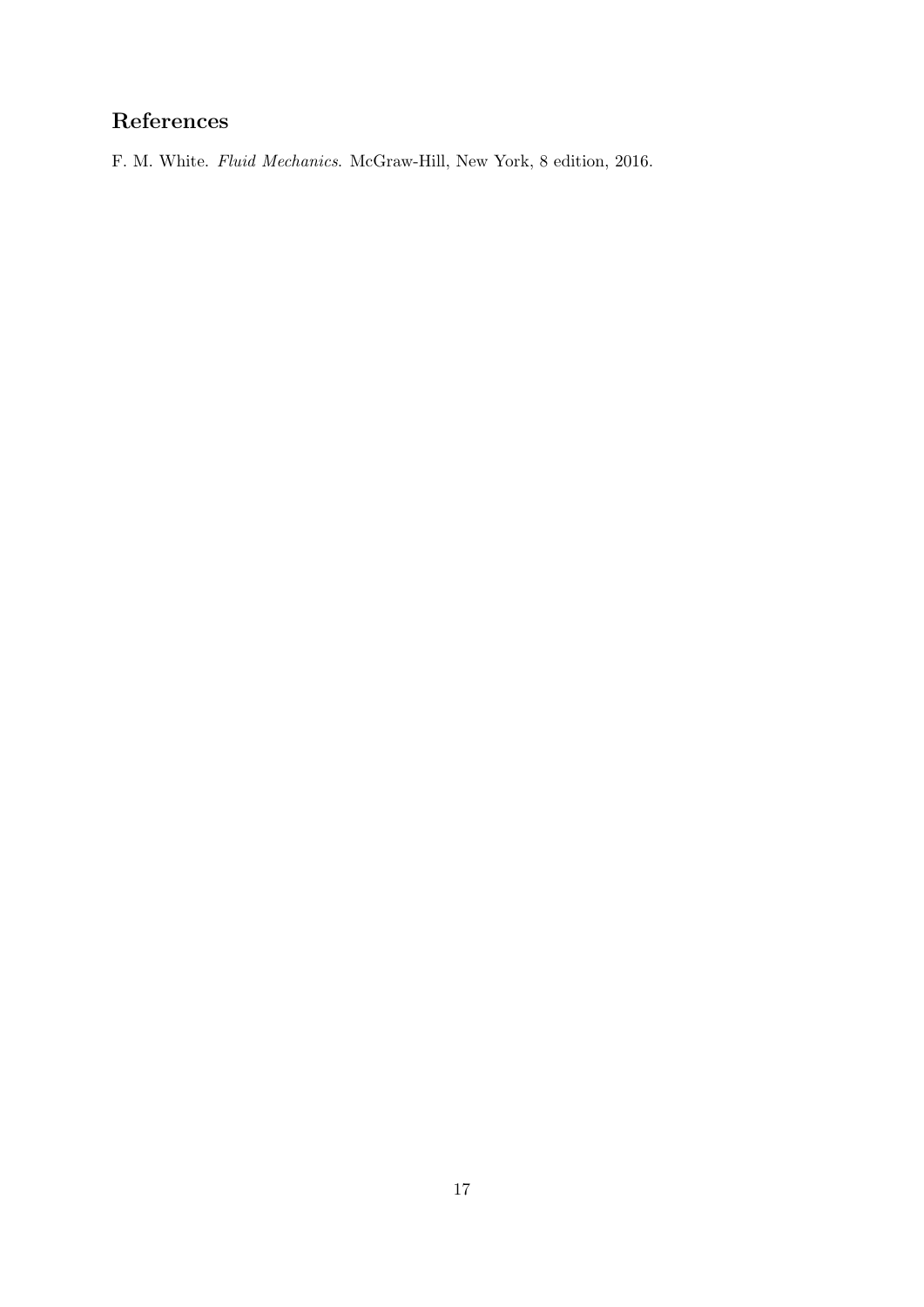## <span id="page-17-0"></span>A Laminar Boundary-Layer Solver

The provided Python script [LaminarBL.py](https://fluidmech.onlineflowcalculator.com/Assignments/CA1/Downloads/LaminarBL.py) is a template for a sparse-matrix based solver for numerical estimation of the boundary layer velocity profile in a fully developed laminar channel flow. In order to be able to run the script you will need to add some additional lines of code (indicated in the template file).

```
1 import numpy as np
2 from scipy . sparse import diags
3 from scipy . sparse . linalg import spsolve
4 import matplotlib . pyplot as plt
5
6 # ========================================================
7 # numerical calculation of a laminar boundary layer
8 # velocity profile using a finite - volume approach
9 # ========================================================
10 #
11 # 0 1 2 N-1 N N+1
12 # ------------------- - - - -------------------
13 # | | | | | | | | | | | |
14 | o | o | o | o | o | o |<br>15 # | G1 | | | | | | | | | G2 |
15 # | G1 | | | | | | | | | | G2 |
16 # ------------------- - - - -------------------
17 # ^ ^
18 \text{ #} y=0. y=h/2
19 \# u=0. \frac{du}{dy} = 020 #
21 # The computational domain contains N cells ranging
22 # from cell 1 to cell N. G1 and G2 are ghost cells
23 # ( cells outside of the computational domain used for
24 # boundary condition implementation ).
25 # ========================================================
26
27 if \text{__name__} == " \text{__main__}":28
29 savefig = 130
31 h = 0.06 # channel height
32 mu = 1.8e-5 # viscosity
33 rho = 1.2 # density
34 dpdx = -0.01 # pressure gradient
35
36 # number of cells
37
38 N = 10 # <= CHANGE CELL COUNT HERE
39
40 # allocate vectors
41
42 \quad v = np \cdot zeros(N+2)43 U = np. zeros (N+2)44
45 # calculate cell size (dy) assuming equidistant grid
46
47 dy = (h/2.0)/N
48
49 # add wall-normal coordinates for all cells (cell 1 to N)
50
51 \text{ y } [ \text{slice } (1, N+1) ] = \text{np } \text{.} \text{linspace } (\text{dy}/2.0, 0.5*h-(\text{dy}/2.0), N)52
```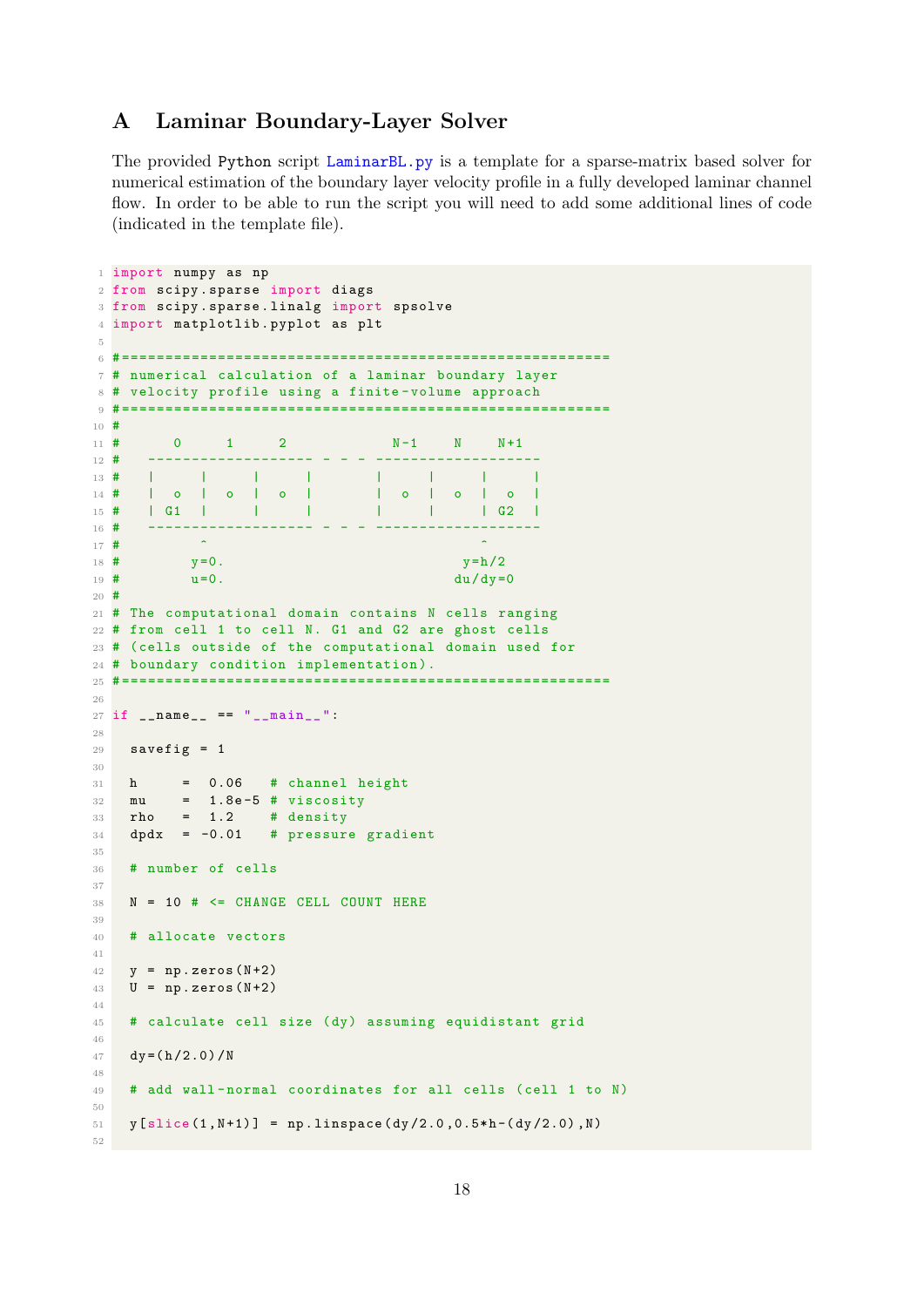```
53 # add centerline coordinate
54
55 y [-1] = h/2.
56
57 # calculate the velocity for all y- coordinates ( analytic solution )
58
59 Ua = ... # <= ADD ANALYTIC SOLUTION HERE Ua=f(y)
60
61 # generate matrix diagonal vector and off - diagonal vectors
62
63 diagonal = -2.0*np.ones (N)
64 off_diagonal = np.ones (N-1)
65
66 # set boundary conditions ( update diagonal elements )
67
68 diagonal [0] = ... # \leq AND LEFT-END BOUNDARY CONDITION HERE69 diagonal [ -1] = ... # <= ADD RIGHT -END BOUNDARY CONDITION HERE
70
71 # generate sparse matrix (A)
72
73 A = diags ([diagonal , off_diagonal , off_diagonal], [0, -1, 1], format="csr")
74
75 # generate right -hand - side vector (b)
76
77 b = (dpdx * dy **2/mu) * np \cdot ones(N)78
79 # solve linear equation system AU=b = U=inv(A)b80
81 U[ slice (1, N+1) ] = spsolve (A, b)82
83 # update boundary velocity
84
85 \text{ U } [-1] = \text{U } [-2]86
87 # plot velocity profile
88
89 fig = plt . figure ()
90 ax = fig.add\_subplot(111)91 ax.plot (U, y, 1inewidth=2, label='numeric')
92 ax.plot (Ua, y, linewidth=2, label='analytic')
93 ax.set_xlabel ('axial velocity (u [m/s])', fontsize=14)
94 ax.set_ylabel ('wall-normal coordinate (y [m])', fontsize=14)
95 ax.set_title ('Velocity profile - laminar channel flow', fontsize=14)
96 ax. legend (fontsize=14)
97 ax . set_xlim (0 ,0.30)
98 ax.set_ylim (0,0.5*h)
99 for label in (ax.get_xticklabels() + ax.get_yticklabels()):
100 label.set_fontsize (14)
101 ax . grid ()
102 if savefig:
103 plt.savefig ('laminar-profile.png', bbox_inches='tight')
104 else :
105 plt . show ()
```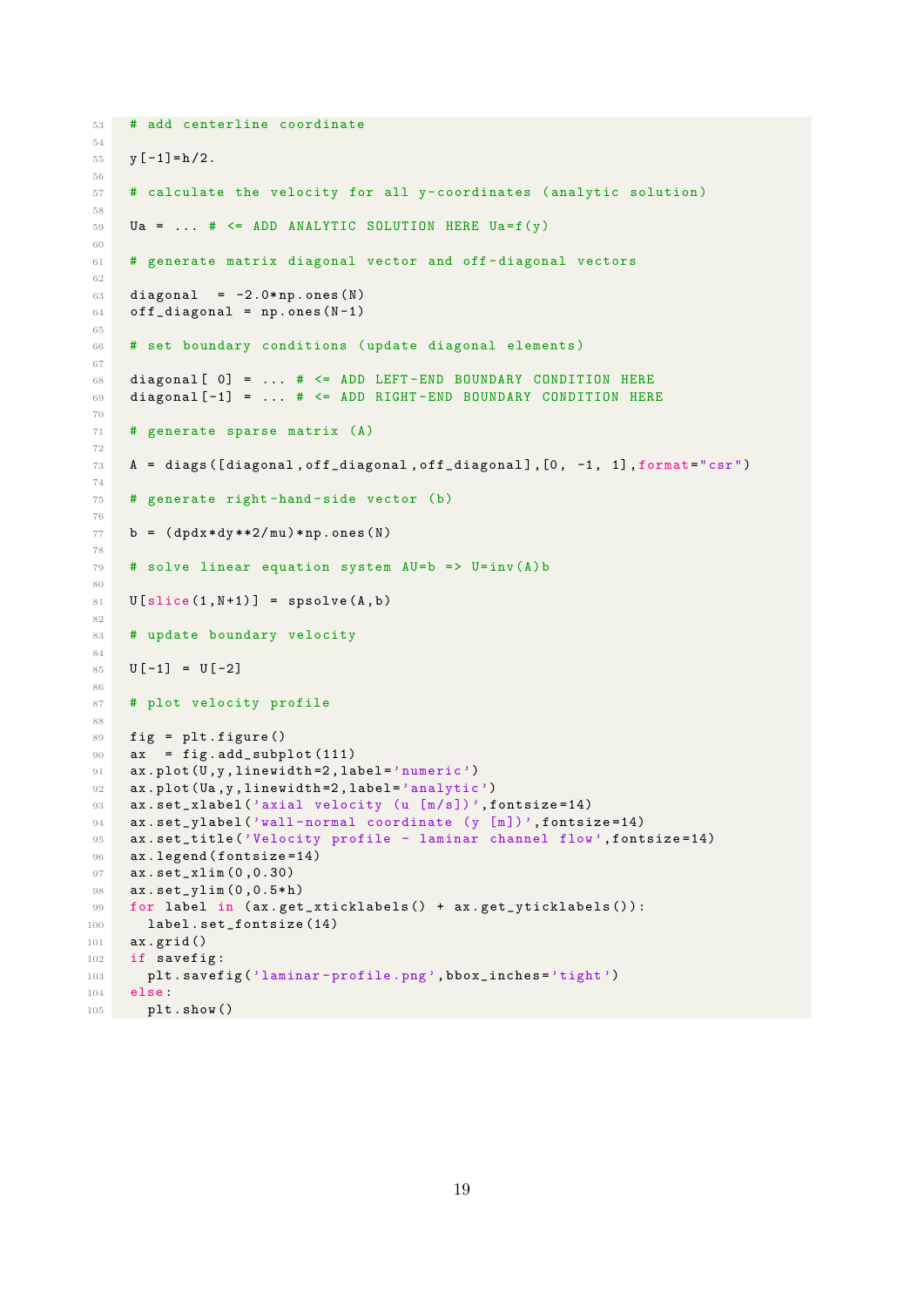## <span id="page-19-0"></span>B Turbulent Boundary-Layer Solver

The Python script [TurbulentBL.py](https://fluidmech.onlineflowcalculator.com/Assignments/CA1/Downloads/TurbulentBL.py) provides a sparse-matrix based solver for numerical estimation of the boundary layer velocity profile in a fully developed turbulent channel flow. Make changes according to the specifications given in Task 2.2.

```
1 import numpy as np
2 from scipy . sparse import diags
3 from scipy . sparse . linalg import spsolve
4 import matplotlib . pyplot as plt
5
6 # ========================================================
7 # numerical calculation of a turbulent boundary layer
8 # velocity profile using a finite - volume approach
9 # ========================================================
10 #
11 # 0 1 2 N-1 N N+1
12 # ------------------- - - - -------------------
13 \# | | | | | | |
14 # | o | o | o | | o | o | o |
15 # | G1 | | | | | | | | | G2 |
16 # ------------------- - - - -------------------
17 \# \qquad \qquad \hat{}18 # y=y0 y=h/219 \frac{\text{#}}{\text{#}} u=u0 du/dy=0
20 #
21 # The computational domain contains N cells ranging
22 # from cell 1 to cell N. G1 and G2 are ghost cells
23 # ( cells outside of the computational domain used for
24 # boundary condition implementation ).
25 # ========================================================
2627 if \text{_name} = \text{ =} "\text{__main}.":
28
29 savefig = 130
31 N = 1000 # number of cells
32 niter = 100 # number of iterations
33
34 h = 0.06 # channel height
35 mu = 1.8e-5 # fluid viscosity
36 rho = 1.2 # fluid density
37 dpdx = -8.0 # pressure gradient<br>38 kappa = 0.41 # von Karman consta<br>39 B = 5.0 # integration const
38 kappa = 0.41 # von Karman constant
39 B = 5.0 # integration constant in the log-law
40 relax = 0.5 # under relaxation
41
42 # we will assume that we are in the log - region and thus the
43 # lower boundary will coincide with the lower end of the
44 # log region (here assumed to be at y+=30). The velocity
45 # at y +=30 is calculated using the log law.
46
47 yplus0 = 30
48 ustar = np.sqrt(-dpdx*h/(2.0*rho))49 y0 = yplus0*mu/(rho*ustar)50 u0 = ustar * np . log ( yplus0 ) / kappa + B * ustar
51
52 # calculate cell size (dy) assuming equidistant grid
53
```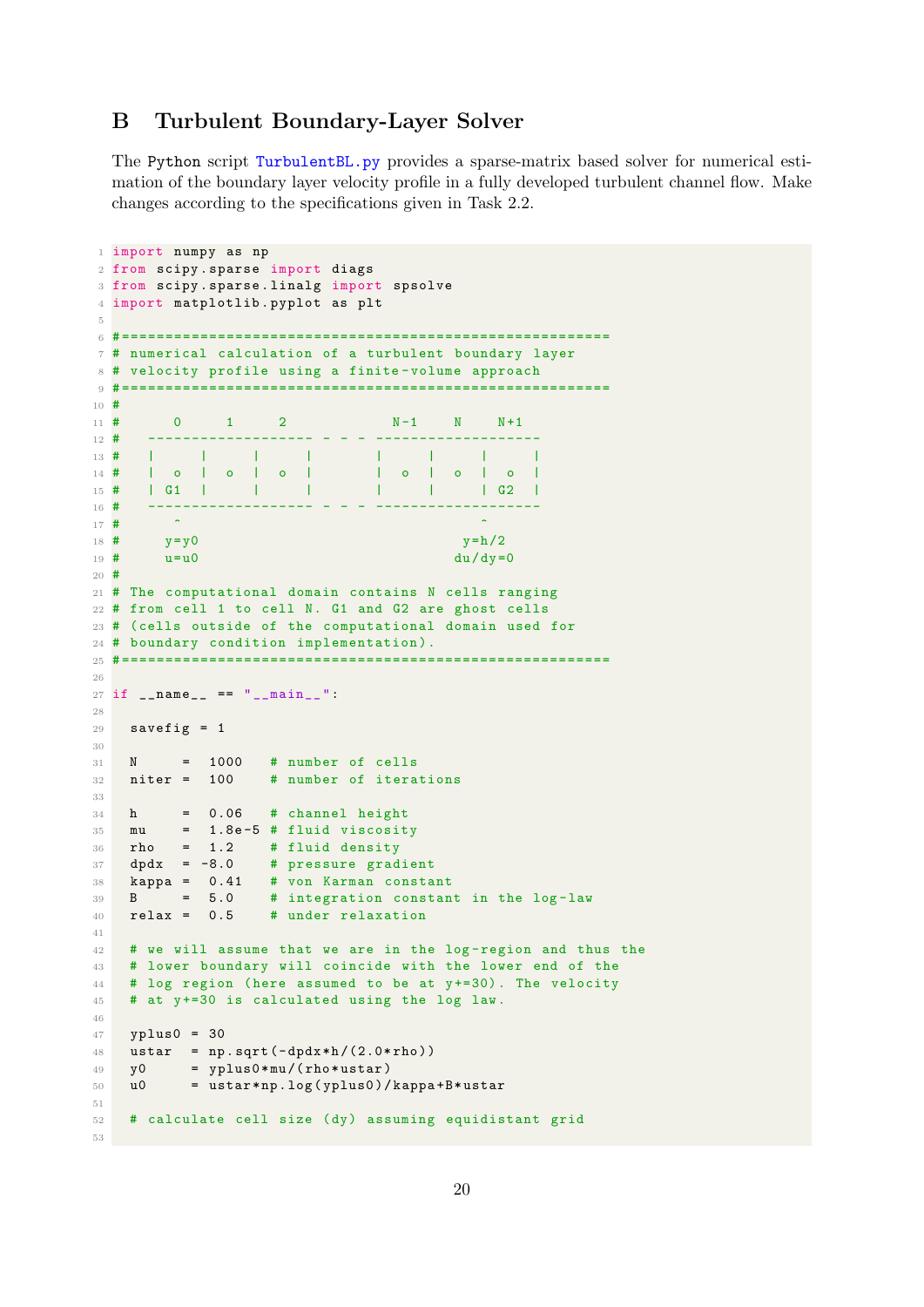```
54 dy = (0.5*h-y0)/(N+0.5)5556 # generate cell center coordinate vectors
57
58 # cell centers (including ghost cells): y_-(0) to y_-(N+1)59 y = np. linspace (y0, 0.5*h+0.5*dy, N+2)60
61 # cell centers (excluding ghost cells): u_-(1) to y_-(N)62 y0 = y \left[ \text{slice} (1, N + 1) \right]63
64 # right-shifted cell centers: y_-(2) to y_-(N+1)65 # ( right ghost cell (G2) included )
66 yp = y [ slice (2 , N +2) ]
67
68 # left-shifted cell centers: v_-(0) to v_-(N-1)69 # ( left ghost cell (G1) included )
70 ym = y [slice (0, N)]
71
72 # generate right -hand - side vector (b)
73
74 b0 = dpdx * dy * * 2
75 b = b0*np.ones (N)
76
77 # initialize velocity vector (U)
78 # here a laminar solution is used as the initial condition
79
80 U = dy dx * y * (y - h) / (2.0 * mu)81
82 # implement boundary conditions
83 U[ 0] = u0
84 U[-1] = U[-2]85
86 # cell center velocity vector: U_(1) to U_(N)
87 U0= U [ slice (1, N + 1) ]
88
89 # right-shifted velocity vector: U_(2) to U_(N+1)
90 # (right ghost cell (G2) included)
91 Up=U [slice (2, N+2)]
92
93 # left-shifted velocity vector: U_(0) to U_(N-1)
94 # (left ghost cell (G1) included)
95 Um=U [slice (0, N)]
96
97 # update velocity vector iteratively until converged
98 # (increase the number of iterations if not converged)
99
100 for i in range (niter):
101
102 # store the velocity vector from the previous iteration
103 Uold = U.copy()
104
105 # generate matrix diagonal and off - diagonal elements
106
107 off_diagonal_p = (rho*kappa**2* 0.25*(yp+ y0)**2*(Up-U0)/dy+mu)108 diagonal = -(\text{rho*kappa**2*(0.25*(yp+y0)**2*(Up-U0)/dy+)}109 0.25*(y0+ym)**2*(U0-Um)/dy)+2*mu)110 off\_diagonal_m = (rho * kappa * 2 * 0.25 * (y0 + ym) * * 2 * (U0 - Um) / dy + mu)111
112 # assemble a sparse matrix (A)
113
```